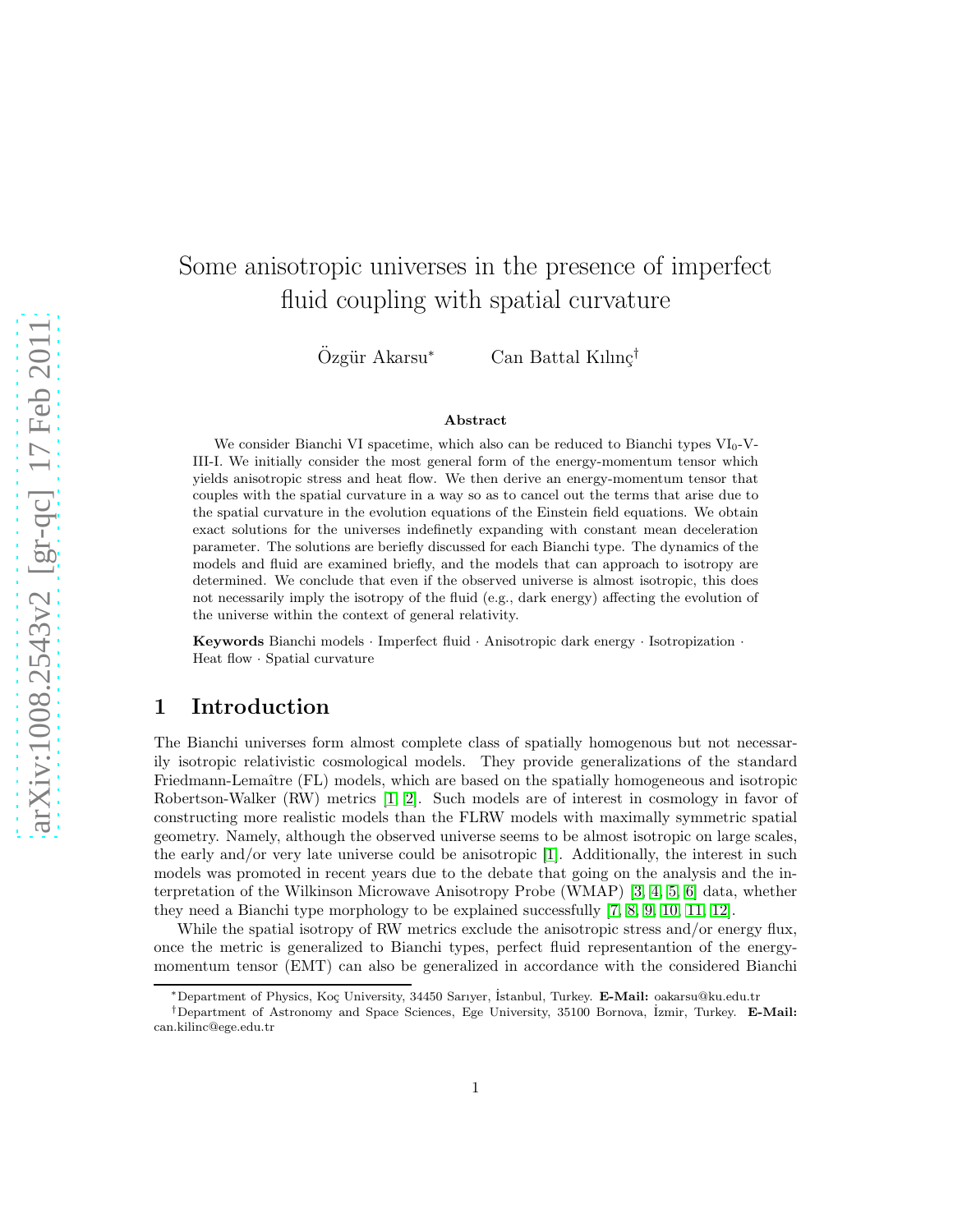type; e.g., the EMT can yield off-diagonal terms and anisotropic stress. However, the investigation of the anisotropic stresses has been widely neglected until recent years [\[13\]](#page-15-12). That might be because of the expectation that a dominance of an anisotropic stress would give rise to an anisotropic expansion whereas the observed universe appears to expand isotropically. However, the anisotropic stresses have been considered by some authors. For instance, Barrow [\[14\]](#page-15-13) analyzed the cosmological evolution of matter sources that possess anisotropic pressures (by assuming the anisotropy is very small) such as electric and magnetic fields, collisionless relativistic particles, spatial curvature anisotropies, etc. Besides these known sources, since the release of WMAP data, the possible inflaton field and dark energy candidates that yield anisotropic pressure have been gaining increasing interest in favor of resolving the likely anomalies in WMAP data. Several cosmological models which introduce a source that yield anisotropic stress to break the spatial isotropy, either during inflation or in the late time acceleration of the universe, have been proposed, e.g., by the anisotropic inflaton field (say, vectorial fields) [\[15,](#page-15-14) [16\]](#page-15-15), by the anisotropic cosmological constant or dark energy [\[16,](#page-15-15) [17,](#page-15-16) [18,](#page-15-17) [19,](#page-15-18) [20,](#page-15-19) [21,](#page-15-20) [22,](#page-15-21) [23,](#page-15-22) [24,](#page-15-23) [25\]](#page-15-24). However, even if it turns out that these anomalies are statisticaly insignificant and standard  $\Lambda$  cold dark matter model fits the WMAP data very well, we still can not rule out such energy sources. The reason being that anisotropic stresses do not necessarily promote anisotropy in the expansion, and there can even exist such anisotropic stresses that can cause universe to isotropize as Bianchi type I (or type V) universes in the presence of isotropic fluid ([\[22\]](#page-15-21)).

The spatial curvature is referred as a possible source of anisotropic stresses in general relativistic cosmologies by Barrow [\[14,](#page-15-13) [26\]](#page-15-25). According to this idea, the three-curvature terms in the Einstein tensor can be moved to the other side of the Einstein equations and reinterpreted as an additional "effective" EMT, and then the "effective" EMT can behave as an anisotropic source. Thus, any Bianchi type, with anisotropic spatial curvature, universe containing an isotropic fluid, can behave like a Bianchi type I universe containing that fluid plus an additional anisotropic fluid (which obtained by the method mentioned above). On the other hand, one may also set an interesting class of solutions by following a similar idea. One may assume an EMT which compensates the three-curvature terms that moved to the other side of the Einstein equations and the total effective EMT becomes isotropic whether the metric possesses anisotropic spatial curvature or not. Hence, in that case, any Bianchi type, with anisotropic spatial curvature, universe containing this EMT, can behave like a Bianchi type I universe containing an isotropic fluid. Accordingly, one may assume a fluid that couples with the spatial curvature of the universe in a way so as to vanish the terms arise due to the deviation from spatially flat geometry in the evolution equations. Once that is assumed any anisotropy in the spatial curvature will give rise to an anisotropic stress in the fluid. There are no a priori nor observational reasons to exclude such a fluid from being candidate for the inflaton field and/or dark energy, whose natures are not clear yet. Conversely, such an approach can provide interesting generalizations of the known candidates for inflaton field and/or dark energy.

This study based on the above idea is carried out in the framework of Bianchi type VI spacetime, which can be reduced to the Bianchi types  $VI_0$ , III with anisotropic spatial curvature and types V, I with isotropic spatial curvature. Compared the Bianchi types I [\[23,](#page-15-22) [27\]](#page-16-0) and V [\[28\]](#page-16-1), Bianchi types III [\[25,](#page-15-24) [29,](#page-16-2) [30,](#page-16-3) [31\]](#page-16-4) and VI<sub>0</sub> [\[24,](#page-15-23) [32,](#page-16-5) [33,](#page-16-6) [34,](#page-16-7) [35,](#page-16-8) [36\]](#page-16-9) spacetimes have been studied rarely in literature of general relativistic cosmology. The basic reason being that these spacetimes do not cover RW spacetimes. However, they can still approach arbitrarily close to RW spacetimes. Thus, these spacetimes can still be studied for constructing realistic cosmological models.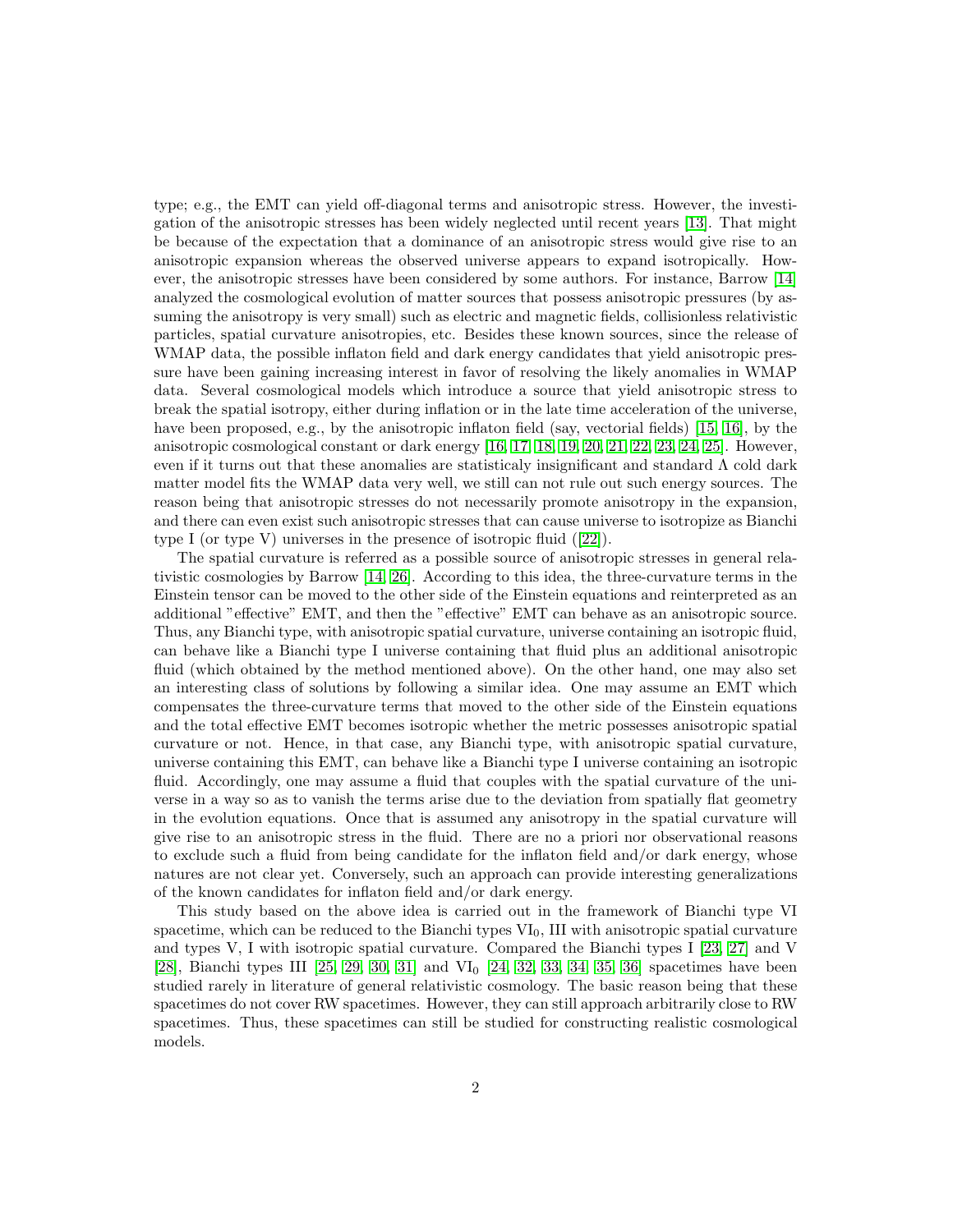We, initially, do not constraint the EMT and give full freedom to its components conveniently with the considered metric; hence, it yields anisotropic pressure and heat flow. We do not ignore the heat flow basically in favor of not compromising from generality. Heat flow can be important in the early stages of the universe and has been studied by several authors, e.g., [\[37,](#page-16-10) [38,](#page-16-11) [39,](#page-16-12) [40,](#page-16-13) [41\]](#page-16-14). Beside that, the heat flow can give rise to a temperature gradient along a certain axis of the universe. Hence, it would also be necessary to examine whether it tends to zero in the late universe in our models, otherwise the universe would not appear isotropic.

We obtain exact solutions for the universes that exhibit volumetric expansion with constant mean deceleration parameter. Such solutions are not inconsistent with observations, can also be appraised approximately valid for slowly time varying deceleration parameter and have widely been considered (e.g., [\[24,](#page-15-23) [25,](#page-15-24) [27,](#page-16-0) [42,](#page-16-15) [43,](#page-16-16) [44,](#page-16-17) [45,](#page-16-18) [46\]](#page-16-19)). Such cosmological models have also been studied in the presence of various anisotropic fluids by several authors recently. Sharif and Zubair investigated Bianchi VI<sup>0</sup> models in the presence of cosmological constant, anisotropic dark energy and electromagnetic field [\[24\]](#page-15-23). Yadav and Yadav investigated a Bianchi III model in the presence of anisotropic dark energy by assuming the expansion scalar is proportional to shear scalar [\[25\]](#page-15-24). Akarsu and Kilinc [\[20\]](#page-15-19) investigated LRS Bianchi I models in the presence of perfect fluid and minimally interacting anisotropic dark energy. The same authors [\[22\]](#page-15-21) presented Bianchi III models, which can isotropize as the Bianchi type I models in the presence of isotropic fluid, in the presence of single anisotropic fluid. They [\[21\]](#page-15-20) also discussed the de Sitter volumetric expansion in the presence of anisotropic fluid in detail within the framework of Bianchi I spacetime and presented two models in the presence of an anisotropic fluid that obtained by minimally altering the conventional vacuum energy.

This paper is constructed as follows: In Sec. 2, the metric and some basic kinematical equations are introduced. In Sec. 3, we discuss some basic dynamics of the models in the context of general relativity and derive an EMT that couples with the spatial curvature in a way so as to cancel out the terms that arise due to the spatial curvature in the evolution equations. In Sec. 4, we obtain exact solutions for the universes that exhibit volumetric expansion with constant mean deceleration parameter. We briefly discuss the kinematics and dynamics of the models, and determine the models that can approach to isotropy.

# 2 The metric and some basic kinematical equations

For convenience, we use the natural units, i.e.,  $8\pi G = 1$  and  $c = 1$ . The Ricci tensor is defined as the contraction of the Riemann tensor as follows:  $R_{\mu\nu} = R^{\lambda}{}_{\mu\nu\lambda}$ , where  $\mu$ ,  $\nu$  and  $\lambda$  run from 0 to 3. Similarly, for the spatial section of the metric, the three-Ricci tensor is defined as follows:  ${}^3R_{ij} = {}^3R^k{}_{ijk}$ , where i, j and k run over spatial components from 1 to 3.

We consider the spatially homogenous but anisotropic spacetime described by Bianchi type VI metric in the form

$$
ds^{2} = -dt^{2} + A(t)^{2}e^{-2m z}dx^{2} + B(t)^{2}e^{2nz}dy^{2} + C(t)^{2}dz^{2},
$$
\n(1)

where  $m$  and  $n$  are real constants, and  $A$ ,  $B$  and  $C$  are functions of the cosmic time  $t$  only. It can be observed that the metric (1) can be reduced to Bianchi type VI<sub>0</sub> (BVI<sub>0</sub>) when  $n = m \neq 0$ , Bianchi type III (BIII) when  $n = 0 \neq m$ , Bianchi type V (BV) when  $n = -m \neq 0$  and Bianchi type I (BI) when  $n = m = 0$ . While BI covers the spatially flat RW spacetime, BV covers the spatially open RW spacetime. On the other hand, the underlying Lie algebra of the isometry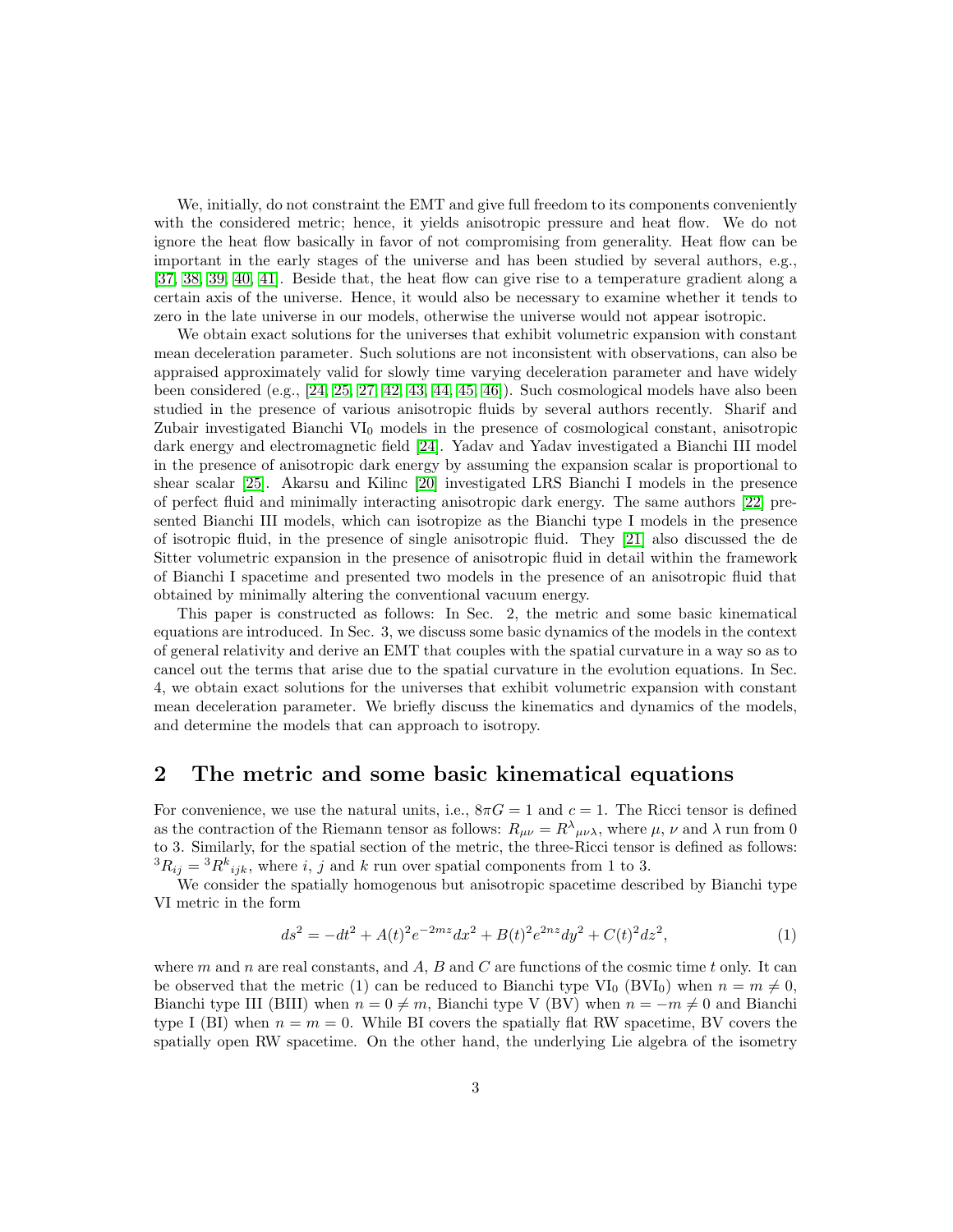group of BVI<sup>0</sup> and BIII are completely different from those of BV and BI, and they do not cover RW spacetimes. However, they can evolve to a phase where they are observationally indistinguishable from RW spacetimes.

Non-zero components of the three-Ricci tensors  $({}^3R_j^i)$  and the three-Ricci scalar  $({}^3R={}^3R_i^i)$ , which shall be used in the derivation of the energy-mometum tensor that would be considered in the solutions, of the metric (1) are as follows:

$$
{}^{3}R_{1}^{1} = \frac{m^{2} - mn}{C^{2}}, \quad {}^{3}R_{2}^{2} = \frac{n^{2} - mn}{C^{2}} \quad \text{and} \quad {}^{3}R_{3}^{3} = \frac{m^{2} + n^{2}}{C^{2}}
$$
 (2)

and

$$
{}^{3}R = \frac{2m^{2} - 2mn + 2n^{2}}{C^{2}}.
$$
\n(3)

It can be observed that the three-Ricci tensors are not all identical unless  $n = -m$ . Strictly speaking, the metric has an anisotropic spatial curvature when  $n \neq -m$  (BIII and BVI<sub>0</sub> cases), but has an isotropic spatial curvature when  $n = -m$  (BI and BV cases). The spatial curvature parameters,  $m$  and  $n$ , shall appear as the constants of the motion in the evolution equations (see Eqs.  $(14)-(16)$ ). Accordingly, the flatness of the space cannot change as the universe expands independent of whether the universe undergoes an accelerated expansion period or not. However, an accelerated period of expansion (strictly speaking, in the  $z$  axis, i.e.,  $C$ , for the metric we consider) can drive the three-Ricci tensors and three-Ricci scalar indistinguishably close to zero. In other words, the universe can evolve to a phase where it is observationally indistinguishable from spatially flat geometry.

The directional Hubble parameters, which express the expansion rates of the universe in the directions of  $x, y$  and  $z$  respectively, can be defined as follows:

$$
H_1 = \frac{\dot{A}}{A}, \qquad H_2 = \frac{\dot{B}}{B} \qquad \text{and} \qquad H_3 = \frac{\dot{C}}{C}, \tag{4}
$$

where an overdot denotes  $d/dt$ . The mean Hubble parameter, which expresses the volumetric expansion rate of the universe, can also be given as

$$
H = \frac{1}{3}\frac{\dot{V}}{V} = \frac{1}{3}\sum_{i=1}^{3}H_i,
$$
\n(5)

where  $V = ABC$  is the volume scale factor of the universe.

Two other kinematical quantities of observational interest in cosmology are the anisotropy parameter of the expansion  $\Delta$  and the dimensionless mean deceleration parameter q, which are defined as

$$
\Delta = \frac{2}{3} \frac{\sigma^2}{H^2} = \frac{1}{3} \sum_{i=1}^3 \left( \frac{H_i - H}{H} \right)^2,
$$
\n(6)

$$
q = \frac{d}{dt} \left( \frac{1}{H} \right) - 1,\tag{7}
$$

where  $\sigma^2 = \frac{1}{2}\sigma_{ij}\sigma^{ij}$  ( $\sigma_{ij}$  is the shear tensor) is the shear scalar.  $\Delta$  is the measure of the deviation from isotropic expansion and the universe expands isotropically if  $\Delta = 0$ . The universe exhibits accelerating volumetric expansion if  $-1 \leq q < 0$ , decelerating volumetric expansion if  $q > 0$ , and exhibits constant-rate volumetric expansion if  $q = 0$ .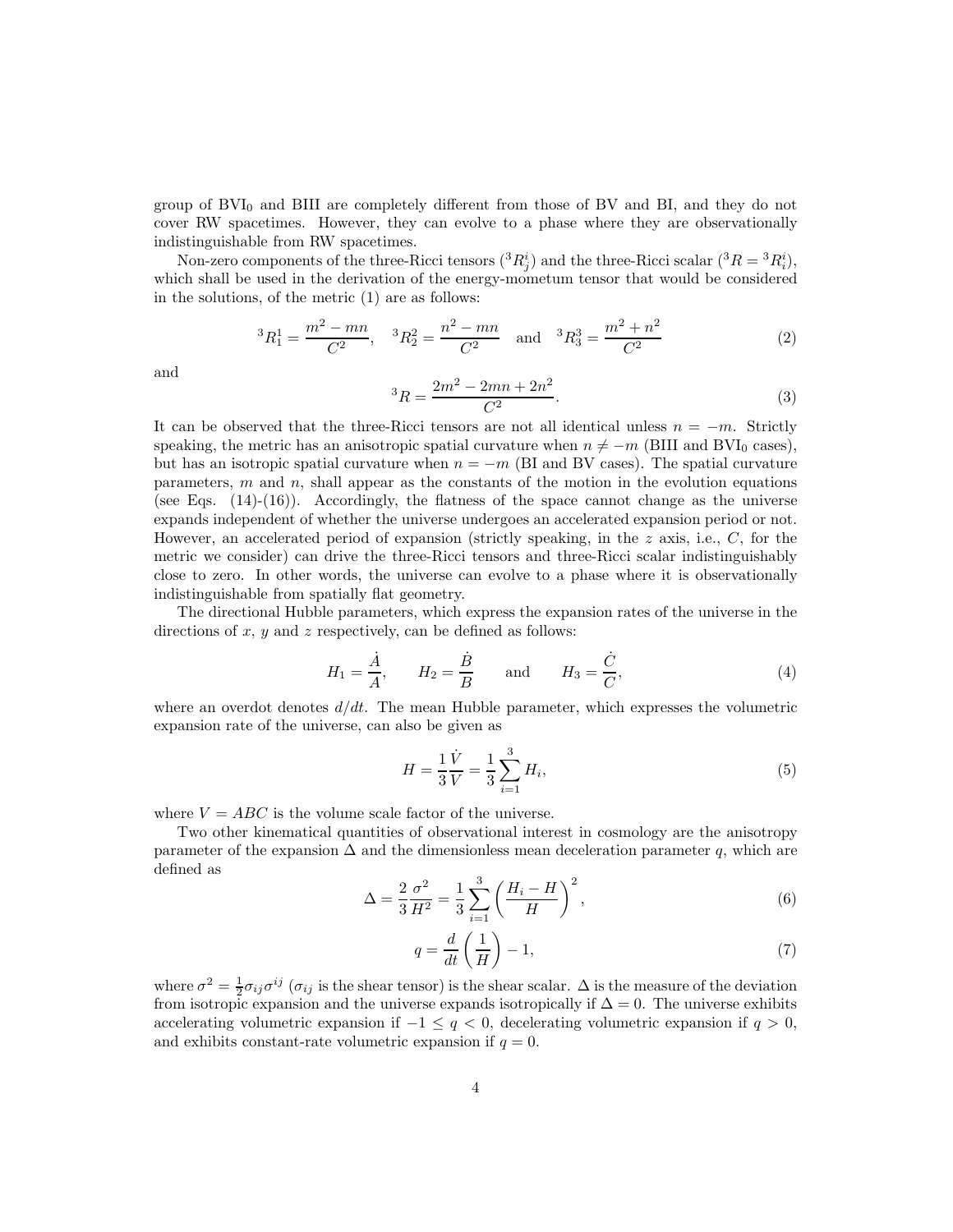# 3 Some basic dynamics and derivation of the energy-momentum tensor

We assume that the fluid four-velocity is comoving; thus  $u^{\mu} = \delta_0^{\mu}$  with  $u_{\mu}u^{\mu} = -1$ , where  $\delta_{\nu}^{\mu}$ is the unit four-tensor. The EMT of the fluid within the framework of the metric (1) can most generally be written in the following form;

$$
T^{\mu}_{\nu} = \begin{pmatrix} -\rho & 0 & 0 & h_3 \\ 0 & p_1 & 0 & 0 \\ 0 & 0 & p_2 & 0 \\ -\frac{h_3}{C^2} & 0 & 0 & p_3 \end{pmatrix},
$$
 (8)

where  $\rho$  is the energy density of the fluid;  $p_1$ ,  $p_2$  and  $p_3$  are the directional pressures on the x, y and z axes respectively, and  $h_3$  is the energy flux density along the z axis. Because the fluid is comoving, energy flux due to the bulk motion of the fluid is not possible. However, heat flow can contribute to the energy flux, and then,  $h_3$  may be interpreted as the heat flow along the z axis, see [\[47,](#page-16-20) [48\]](#page-16-21).

Because the fluid is in the rest frame, anisotropy in its pressure can arise due to the anisotropy in its equation of state (EoS) parameter, since the energy density is a scalar quantity. Accordingly, one may assume that the directional pressures of the anisotropic fluid are each proportional to its energy density, i.e.,

$$
(p_1, p_2, p_3) = (w_1 \rho, w_2 \rho, w_3 \rho), \tag{9}
$$

where  $w_1, w_2$  and  $w_3$  are the directional EoS parameters on the x, y and z axes respectively and they can be functions of the cosmic time  $t$ . However, for brevity, we handle with pressures rather than directional EoS parameters in the stream of solutions, though we shall deal with them while discussing the physical behaviors of the models.

The EMT given in (8) may be parametrized as follows:

$$
T^{\mu}_{\nu} = \begin{pmatrix} -\rho & 0 & 0 & h_3 \\ 0 & p + \tilde{p}_1 & 0 & 0 \\ 0 & 0 & p + \tilde{p}_2 & 0 \\ -\frac{h_3}{C^2} & 0 & 0 & p + \tilde{p}_3 \end{pmatrix},
$$
(10)

where p is the deviation-free part of the pressure (its meaning shall be specified below), and  $\tilde{p}_1$ ,  $\tilde{p}_2$  and  $\tilde{p}_3$  are the deviations from p on the x, y and z axes respectively, i.e.,

$$
\tilde{p}_1 = p_1 - p, \qquad \tilde{p}_2 = p_2 - p \qquad \text{and} \qquad \tilde{p}_3 = p_3 - p. \tag{11}
$$

The Einstein field equations, in mixed components, can be written as

$$
G^{\mu}_{\nu} = R^{\mu}_{\nu} - \frac{1}{2} R \delta^{\mu}_{\nu} = -T^{\mu}_{\nu}, \tag{12}
$$

where  $G^{\mu}_{\nu}$  is the Einstein tensor and  $R = R^{\mu}_{\mu}$  is the Ricci scalar.

In a comoving coordinate system, Einstein field equations (12) within the framework of the metric  $(1)$ , in case of  $(10)$ , lead to the following system of equations:

$$
\frac{\dot{A}}{A}\frac{\dot{B}}{B} + \frac{\dot{A}}{A}\frac{\dot{C}}{C} + \frac{\dot{B}}{B}\frac{\dot{C}}{C} - \frac{m^2 - mn + n^2}{C^2} = \rho,\tag{13}
$$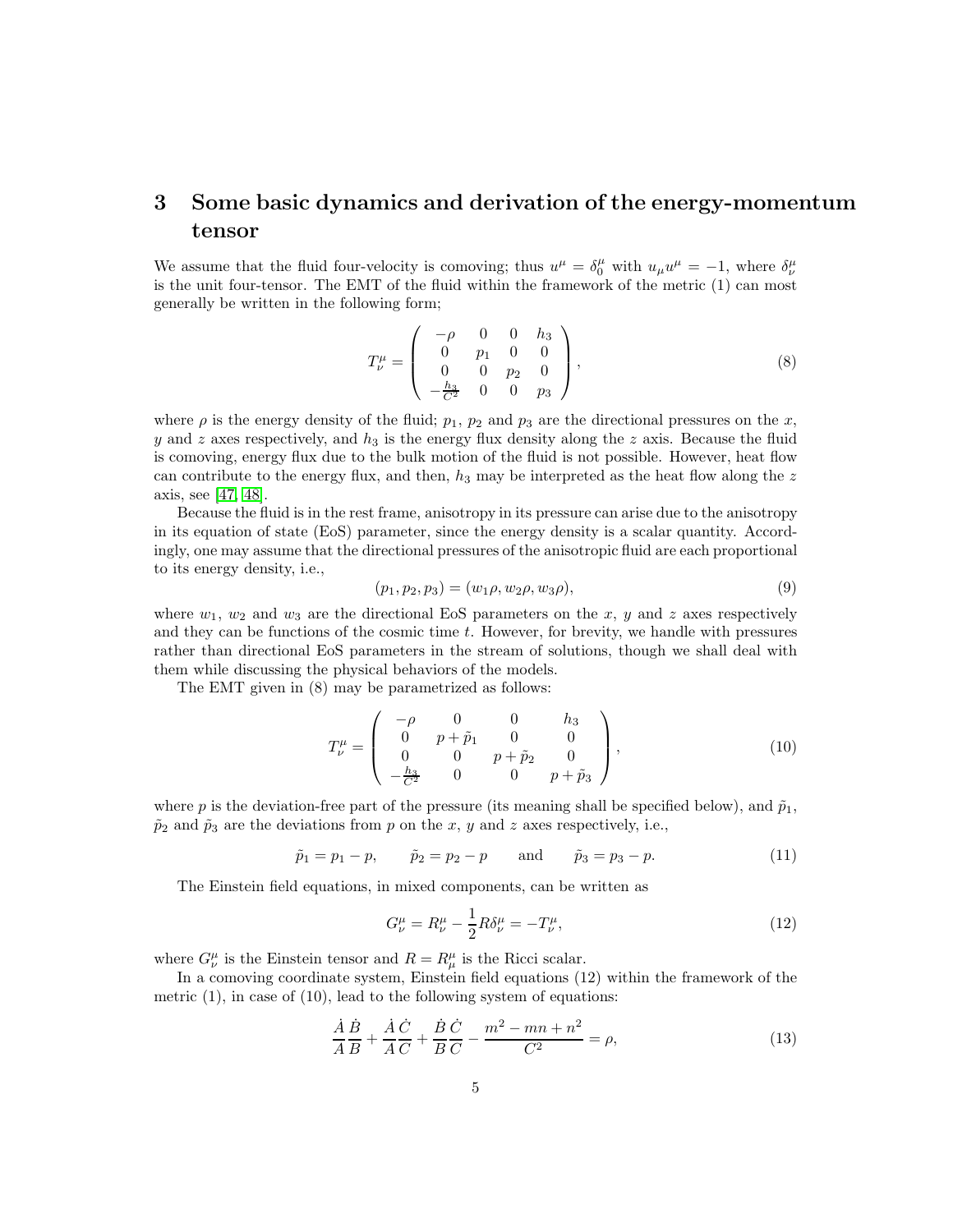$$
\frac{\ddot{B}}{B} + \frac{\ddot{C}}{C} + \frac{\dot{B}}{B}\frac{\dot{C}}{C} - \frac{n^2}{C^2} = -(p + \tilde{p}_1),\tag{14}
$$

$$
\frac{\ddot{A}}{A} + \frac{\ddot{C}}{C} + \frac{\dot{A}}{A}\frac{\dot{C}}{C} - \frac{m^2}{C^2} = -(p + \tilde{p}_2),\tag{15}
$$

$$
\frac{\ddot{A}}{A} + \frac{\ddot{B}}{B} + \frac{\dot{A}}{A}\frac{\dot{B}}{B} + \frac{mn}{C^2} = -(p + \tilde{p}_3),\tag{16}
$$

$$
m\left(\frac{\dot{C}}{C} - \frac{\dot{A}}{A}\right) + n\left(\frac{\dot{B}}{B} - \frac{\dot{C}}{C}\right) = h_3.
$$
\n(17)

The conservation of the EMT tensor given in (10),  $T^{\mu\nu}{}_{;\nu} = 0$ , leads to the following two equations;

$$
\dot{\rho} + 3(\rho + p)H + \tilde{p}_1 H_1 + \tilde{p}_2 H_2 + \tilde{p}_3 H_3 = \frac{m - n}{C^2} h_3,
$$
  

$$
\dot{h} + 3hH - m(\tilde{p}_3 - \tilde{p}_1) + n(\tilde{p}_3 - \tilde{p}_2) = 0.
$$
 (18)

In fact, from twice contracted Bianchi identity we have  $G^{\mu\nu}{}_{;\nu}=0$  for the Einstein tensor and thus considering (12) one may observe that Bianchi identity already assures the conservation law for the EMT given in (10) in general relativity. One may check that the solutions presented in the following sections satisfy both of these equations.

The energy density of the fluid can be written in terms of the geometrical parameters, by using the constraint equation (13) and the definitions of  $\Delta$  and H, as follows:

$$
\rho = 3H^2 \left( 1 - \frac{\Delta}{2} \right) - \frac{m^2 - mn + n^2}{C^2}.
$$
\n(19)

The sum of the directional pressures can also be written in terms of the geometrical parameters, by using (13)-(16), (19) and the definitions of  $\Delta$ , H and q, as follows:

$$
3p + \tilde{p}_1 + \tilde{p}_2 + \tilde{p}_3 = 3H^2 \left( -1 + 2q - \frac{3}{2}\Delta \right) + \frac{m^2 - mn + n^2}{C^2}.
$$
 (20)

The behavior of  $\Delta$ , which appears in both (19) and (20), is crucial for deciding whether the models approach isotropy or not. According to the conditions given by Collins and Hawking [\[49\]](#page-16-22), the model approaches isotropy if as  $t \to \infty$ 

i) 
$$
V \to \infty
$$
, ii)  $\Delta \to 0$  and iii)  $\rho > 0$  and  $\frac{h_3}{\rho} \to 0$ .

The first two of these conditions are geometrical constrains and the spatial section of the metric approaches isotropy if both of them are satisfied. Considering the physical ingredient of the models, we shall say that the models approach isotropy when the last condition (iii) is satisfied as well as (i) and (ii). The condition  $\frac{h_3}{\rho} \to 0$  is taken because otherwise there would be a temperature gradient along the z axis and the universe would not appear isotropic.

To express ∆ explicitly we first obtain the differences between the directional Hubble parameters by using the evolution equations (14)-(16);

$$
H_b - H_a = \frac{1}{V} \left[ \lambda_{b+a} + \int (\tilde{p}_b - \tilde{p}_a + {}^3R_b^b - {}^3R_a^a) V dt \right] \text{ and } a > b,
$$
 (21)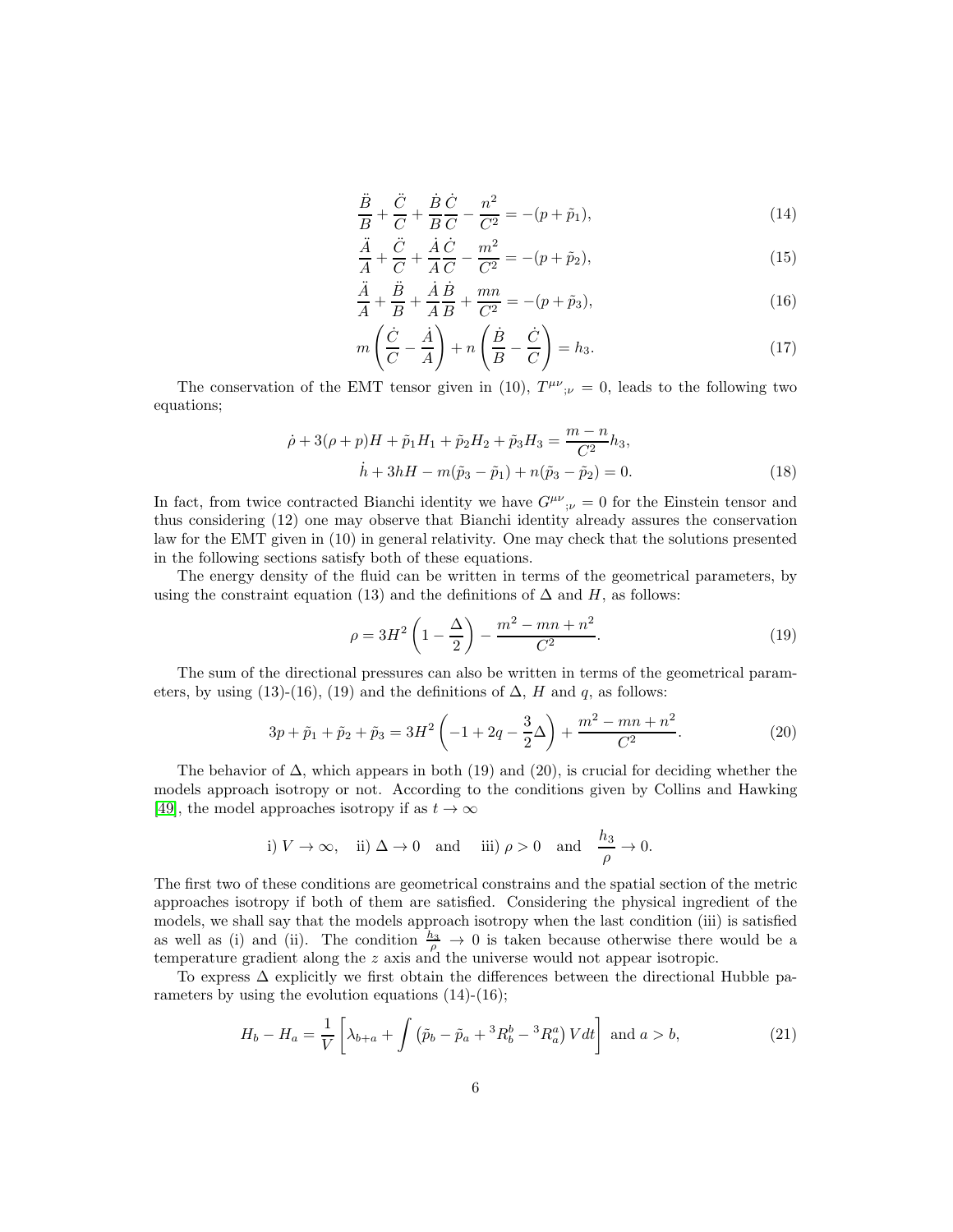where a and b run over spatial components and summation convention is not applied for a and b indices, and  $\lambda_3$ ,  $\lambda_5$  and  $\lambda_4 = \lambda_3 + \lambda_5$  are real constants of integration. Now using this equation together with H and the three-Ricci tensors (2), in the definition of  $\Delta$  we obtain the anisotropy parameter of the expansion explicitly as follows:

$$
\Delta = \frac{1}{9} \frac{1}{H^2 V^2} \sum_{a,b=1}^3 \left[ \lambda_{a+b} + \int \left( \tilde{p}_b - \tilde{p}_a + {}^3R^b_b - {}^3R^a_a \right) V dt \right]^2 \text{ and } a > b. \tag{22}
$$

One can observe that the integral term in (22), contains both the differences of the deviations from p (i.e.,  $\tilde{p}_b - \tilde{p}_a$ ) and the differences of the three-Ricci tensors (i.e.,  ${}^3R_b^b - {}^3R_a^a$ ). Thus, trivially, in the presence of an isotropic fluid  $(\tilde{p}_1 = \tilde{p}_2 = \tilde{p}_3)$  and isotropic spatial curvature  $({}^3R_1^1 = {}^3R_2^2 = {}^3R_3^3)$  the integral term vanishes and the anisotropy parameter of the expansion is reduced to the following well known simple form (e.g., see [\[50\]](#page-16-23)):

$$
\Delta = \frac{K^2}{H^2 V^2},\tag{23}
$$

where  $K^2 = \frac{1}{9} \sum_{a,b=1}^{3} \left[ \lambda_{a+b} \right]^2$  and  $a > b$ ) is constant.

However, this is not the only option that permits the reduction of the general form of the anisotropy parameter (22) to this simple form (23). There is yet another option, which was first proposed by Akarsu and Kilinc [\[22\]](#page-15-21), but without unveiling its relation with spatial curvature. One may allow coupling of the spatial curvature with the fluid, i.e., the content of the integral term may be interpreted as  $\tilde{p}_b + {}^3R_b^b$  and  $\tilde{p}_a + {}^3R_a^a$ . In convenience with this interpretation, we may assume that the deviations from p (i.e.,  $\tilde{p}_1$ ,  $\tilde{p}_2$  and  $\tilde{p}_3$ ) originate from the spatial curvature in a way so as to cancel out the terms arise due to the spatial curvature in the evolution equations  $(14)-(16)$ , i.e.,

$$
\tilde{p}_1 + {}^{3}R_1^1 = \tilde{p}_2 + {}^{3}R_2^2 = \tilde{p}_3 + {}^{3}R_3^3 = \frac{1}{2} {}^{3}R
$$
\n(24)

and so that, using the three-Ricci tensors and three-scalar, we have

$$
\tilde{p}_1 = \frac{n^2}{C^2}, \qquad \tilde{p}_2 = \frac{m^2}{C^2}, \qquad \text{and} \qquad \tilde{p}_3 = -\frac{mn}{C^2}.
$$
\n(25)

Doing that, as would be seen in the following section, the terms arise due to the spatial curvature of the metric disappear in the evolution equations. Now, finally, substituting (25) in (10) we obtain an EMT in the following form:

$$
T^{\mu}_{\nu} = \begin{pmatrix} -\rho & 0 & 0 & h_3 \\ 0 & p + \frac{n^2}{C^2} & 0 & 0 \\ 0 & 0 & p + \frac{m^2}{C^2} & 0 \\ -\frac{h_3}{C^2} & 0 & 0 & p - \frac{mn}{C^2} \end{pmatrix},
$$
(26)

which also satisfies equations (18) that arise from the conservation law of the EMT. One can observe that if the spatial curvature of the universe is isotropic (i.e., when  $n = -m$ ), then the EMT is also isotropic. This is the case for BI and BV. On the other hand, if the spatial curvature of the universe is anisotropic (i.e., when  $n \neq -m$ ), then the EMT is also anisotropic.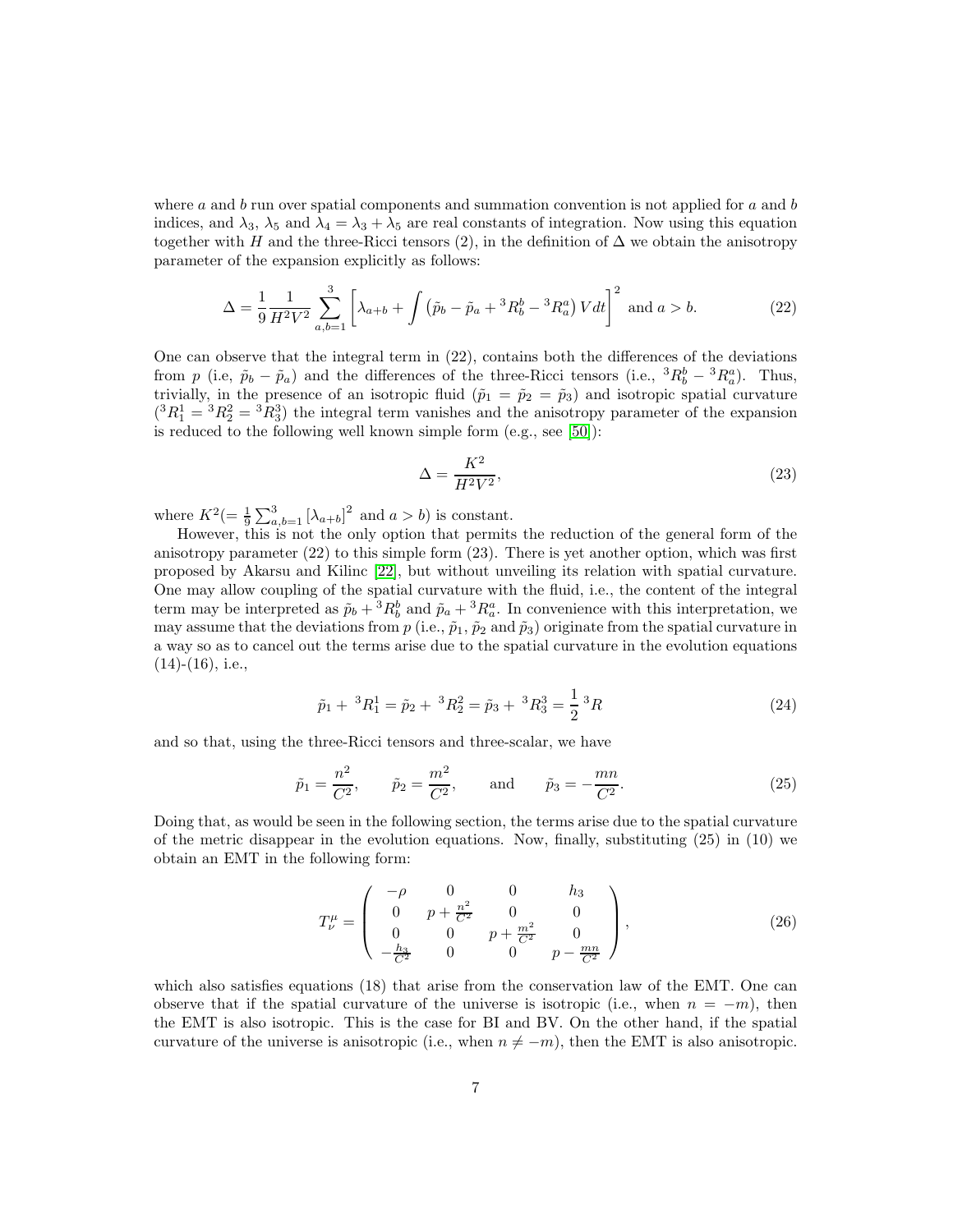This is the case for BIII and BVI<sub>0</sub>. One can also check that, in case of BIII  $(n = 0 \neq m)$  and when heat flow is null  $(h_3 = 0)$ , the EMT is reduced to a form which is equivalent to the one given by Akarsu and Kilinc [\[22\]](#page-15-21).

Upon deriving the EMT, the meaning of the deviation-free part of the pressure  $(p)$  can also be specified. Substituting (25) in (20) we obtain

$$
p = (-1 + 2q - \frac{3}{2}\Delta)H^2.
$$
 (27)

Note that, all terms that appear in this equation are dependent only on the volumetric evolution of the universe, due to the fact that  $\Delta$ , q and H are parameters which are only dependable on the volume scale factor V and its time derivatives. Thus, p is the extracted part of the  $p_1$ ,  $p_2$ and  $p_3$ , which is independent of the type of the metric as long as the volume of the universe is independent of the the spatial curvature parameters  $(m \text{ and } n)$ .

Below we give exact models in the presence of the EMT (26) that derived according to (25), for the universe that expands with constant mean deceleration parameter.

## 4 The models

In a comoving coordinate system, the Einstein field equations (12) within the framework of the metric (1) and with the EMT (26), reduce to

$$
\frac{\dot{A}}{A}\frac{\dot{B}}{B} + \frac{\dot{A}}{A}\frac{\dot{C}}{C} + \frac{\dot{B}}{B}\frac{\dot{C}}{C} - \frac{m^2 - mn + n^2}{C^2} = \rho,
$$
\n(28)

$$
\frac{\ddot{B}}{B} + \frac{\ddot{C}}{C} + \frac{\dot{B}}{B}\frac{\dot{C}}{C} = -p,\tag{29}
$$

$$
\frac{\ddot{A}}{A} + \frac{\ddot{C}}{C} + \frac{\dot{A}}{A}\frac{\dot{C}}{C} = -p,\tag{30}
$$

$$
\frac{\ddot{A}}{A} + \frac{\ddot{B}}{B} + \frac{\dot{A}}{A}\frac{\dot{B}}{B} = -p,\tag{31}
$$

$$
m\left(\frac{\dot{C}}{C} - \frac{\dot{A}}{A}\right) + n\left(\frac{\dot{B}}{B} - \frac{\dot{C}}{C}\right) = h_3.
$$
\n(32)

This system of the equations is not fully determined, because there are five linearly independent equations (28)-(32), but six variables  $(A, B, C, \rho, p$  and  $h_3$ ). Thus an extra constraint is necessary to close the system. Accordingly, we assume that the mean deceleration parameter q is constant. Such an assumption is not inconsistent with observations  $[27, 42]$  $[27, 42]$  and can also be appraised approximately valid for slowly time varying deceleration parameter [\[43\]](#page-16-16). One can exhaust all the possible constant  $q$  values for an indefinitely expanding universe when considering the exponential volumetric expansion (33)  $(q = -1)$  and the power-law volumetric expansion  $(34)$   $(q > -1);$ 

$$
V = c_1 e^{3kt} \tag{33}
$$

and

$$
V = a_1 t^{3l},\tag{34}
$$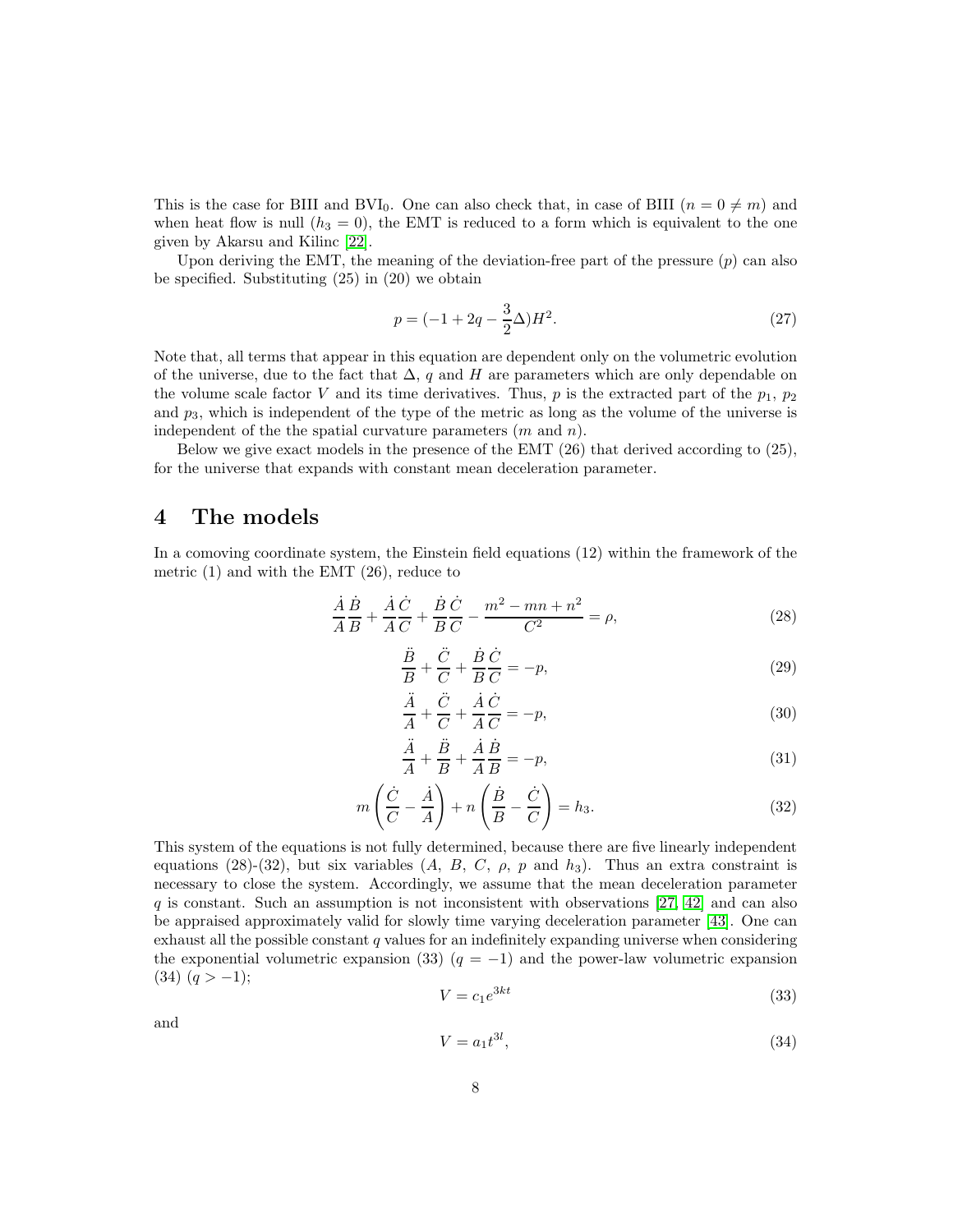where  $c_1$ , k and  $a_1$ , l are positive constants. From (5) and (7),  $q = -1$  for the exponential volumetric expansion and  $q = l^{-1} - 1$  for the power-law volumetric expansion. Thus, the models with the exponential volumetric expansion and power-law volumetric expansion for  $l > 1$ exhibit accelerating volumetric expansion. The model for  $l = 1$  exhibits constant-rate volumetric expansion, the models for  $l < 1$  exhibit decelerating volumetric expansion. Thus, one may, phenomenologically, consider the anisotropic fluid we derived in the context of inflaton field or dark energy in the models with exponential expansion and power-law expansion for  $l > 1$ .

It can be observed that, for the volumetric expansion laws given in  $(33)$  and  $(34)$ , q and H are independent of the spatial curvature parameters  $(m \text{ and } n)$ , so do  $\Delta$  and p from (23) and (27) respectively. Hence, the kinematical properties of the models are independent of the spatial curvature parameters, i.e., A, B, C, H,  $\Delta$  are independent of m and n. On the other hand, the properties of the fluid  $(\rho, p_1, p_2, p_3, h_3)$  and, trivially, spatial curvature properties of the models  $(R, {}^{3}R^{\nu}_{\mu})$  are dependent on the curvature parameters.

### 4.1 The models for exponential volumetric expansion

Using the evolution equations (29-31) for the exponential volumetric expansion (33), we obtain the scale factors as follows:

$$
A = \frac{c_1}{c_2 c_3} e^{kt - \frac{c_4 + c_5}{3k} e^{-3kt}},
$$
\n(35)

$$
B = c_2 e^{kt + \frac{c_5}{3k}e^{-3kt}},\tag{36}
$$

$$
C = c_3 e^{kt + \frac{c_4}{3k}e^{-3kt}},\tag{37}
$$

where  $c_2$  and  $c_3$  are positive constants and  $c_4$  and  $c_5$  are real constants.

The mean Hubble parameter is,

$$
H = k \tag{38}
$$

and the directional Hubble parameters on the  $x, y$  and  $z$  axes are, respectively,

$$
H_1 = k + (c_4 + c_5)e^{-3kt},
$$
\n(39)

$$
H_2 = k - c_5 e^{-3kt},\tag{40}
$$

$$
H_3 = k - c_4 e^{-3kt}.\tag{41}
$$

Using the directional and mean Hubble parameters in (6), the anisotropy of the expansion is obtained as follows:

$$
\Delta = \frac{2}{3} \frac{c_4^2 + c_4 c_5 + c_5^2}{k^2} e^{-6kt}.
$$
\n(42)

Using the scale factor on the  $z$  axis (37) in (2) and (3), the three-Ricci tensors and the three-Ricci scalar are obtained as follows:

$$
{}^{3}R_{1}^{1} = \frac{m^{2} - mn}{c_{3}^{2}} e^{-2kt - \frac{2}{3}\frac{c_{4}}{k}e^{-3kt}},
$$
\n(43)

$$
{}^{3}R_{2}^{2} = \frac{n^{2} - mn}{c_{3}^{2}} e^{-2kt - \frac{2}{3}\frac{c_{4}}{k}e^{-3kt}},
$$
\n(44)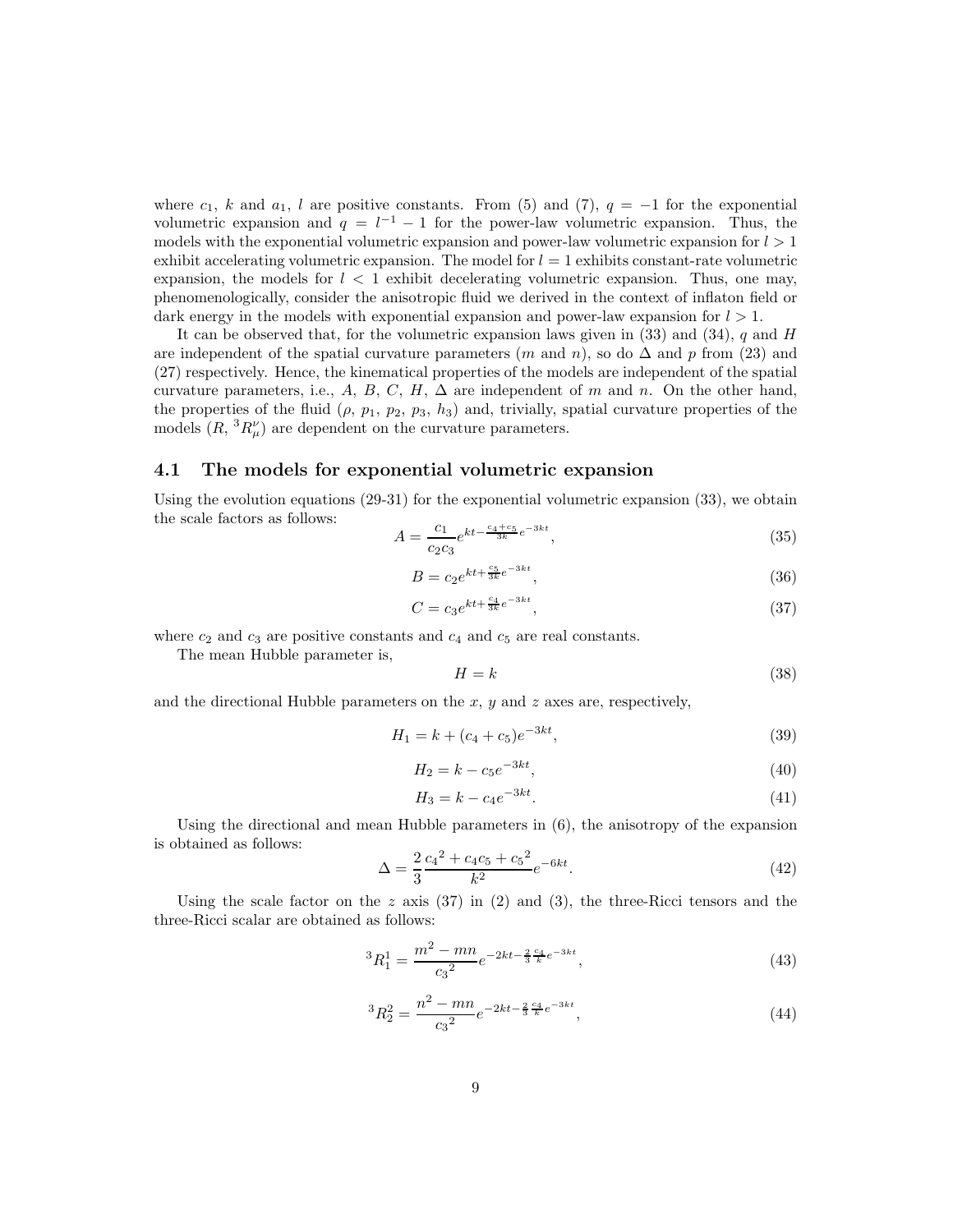$$
{}^{3}R_{3}^{3} = \frac{m^{2} + n^{2}}{c_{3}^{2}} e^{-2kt - \frac{2}{3}\frac{c_{4}}{k}e^{-3kt}},
$$
\n(45)

and

$$
{}^{3}R = \frac{2m^{2} - 2mn + 2n^{2}}{c_{3}^{2}}e^{-2kt - \frac{2}{3}\frac{c_{4}}{k}e^{-3kt}}.
$$
\n(46)

Using the scale factors  $(35)-(37)$  in the constraint equation  $(28)$ , the energy density of the fluid is obtained as follows:

$$
\rho = 3k^2 - (c_4{}^2 + c_4c_5 + c_5{}^2)e^{-6kt} - \frac{m^2 - mn + n^2}{c_3{}^2}e^{-2kt - \frac{2}{3}\frac{c_4}{k}e^{-3kt}}.
$$
\n(47)

The deviation-free pressure can be obtained by using  $(36)$  and  $(37)$  in  $(29)$ ;

$$
p = -3k^2 - (c_4{}^2 + c_4c_5 + c_5{}^2)e^{-6kt}.
$$
\n(48)

Using  $(37)$  and  $(48)$  in  $(26)$ , the pressure of the fluid on the x, y and z axes are obtained as follows:

$$
p_1 = -3k^2 - (c_4{}^2 + c_4c_5 + c_5{}^2)e^{-6kt} + \frac{n^2}{c_3{}^2}e^{-2kt - \frac{2}{3}\frac{c_4}{k}e^{-3kt}},\tag{49}
$$

$$
p_2 = -3k^2 - (c_4{}^2 + c_4c_5 + c_5{}^2)e^{-6kt} + \frac{m^2}{c_3{}^2}e^{-2kt - \frac{2}{3}\frac{c_4}{k}e^{-3kt}},\tag{50}
$$

$$
p_3 = -3k^2 - (c_4{}^2 + c_4c_5 + c_5{}^2)e^{-6kt} - \frac{mn}{c_3{}^2}e^{-2kt - \frac{2}{3}\frac{c_4}{k}e^{-3kt}}.
$$
 (51)

Finally, using the the scale factors in  $(32)$ , we obtain the heat flow as follows:

$$
h_3 = n(c_4 - c_5)e^{-3kt} - m(2c_4 + c_5)e^{-3kt}.
$$
\n(52)

We observe that all the parameters are finite at  $t = 0$ . While the volume of the universe increases continuously, the scale factors may behave non-monotonically for small  $t$  values, but eventually all expand monotonically and diverge as  $t \to \infty$ .  $\Delta$  is null throughout the history of the universe if  $c_4 = c_5 = 0$ ; otherwise, it decreases monotonically and tends to zero as  $t \to \infty$ . Energy density of the fluid may behave non-monotonically for small  $t$  values, but eventually tends to  $3k^2$  as  $t \to \infty$ . The heat flow is null throughout the history of the universe in two cases; i) if  $c_4 = c_5(m+n)/(n-2m)$  and ii) if  $c_5 = 0$  and  $m = n/2$  simultaneously; otherwise, it decreases monotonically and tends to zero as  $t \to \infty$ . We also need to examine the late time behavior of  $h_3/\rho$  and one can observe that it also tends to zero as  $t \to \infty$ . Above analysis shows that the model approaches isotropy. The three-Ricci tensors and three-Ricci scalar may behave non-monotonically for small t values, but eventually tend to zero as  $t \to \infty$ . Accordingly, the universe eventually evolves to a phase where it is indistinguishably close to a flat and isotropic spatial geometry independent of the three-curvature parameters  $m$  and  $n$ . The behaviors of the directional pressures may differ from each other and may be non-monotonic for small t values, but eventually all of them tend to  $-3k^2$  as  $t \to \infty$ . Thus the directional EoS parameters  $(w_i = p_i/\rho)$ , for large t values, are as follows:  $w_1 \cong w_2 \cong w_3 \cong -1$ . Hence, the fluid we considered isotropizes and exhibits a behavior indistinguishable from that of the conventional vacuum energy ( $p_{\text{vac}}/\rho_{\text{vac}} = -1$ , which is mathematically equivalent to the cosmological constant Λ), in relatively later times of the universe for this model.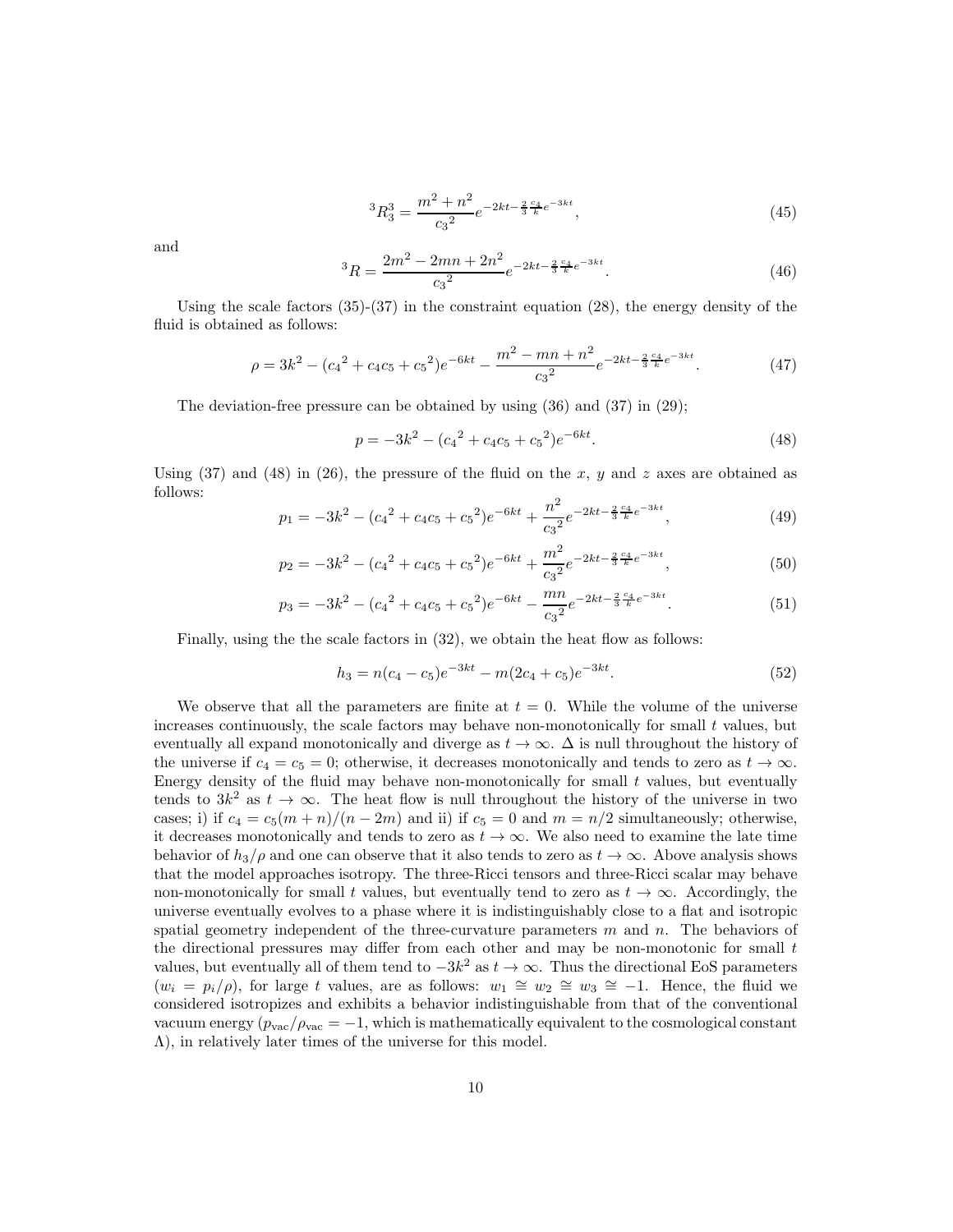Above analysis can be carried out for particular  $BVI_0$ , BIII, BV and BI cases by giving appropriate values to the spatial curvature parameters  $m$  and  $n$ . However, as mentioned above, the kinematical properties of the models are independent of the spatial curvature parameters (hence, the type of the metric), but the dynamical quantities of the fluid, the heat flow, and trivially the spatial curvature properties of the models do. Thus, below, we briefly mention only some properties of the models that are particular to the considered Bianchi type.

The case for Bianchi type  $VI_0$  ( $n = m \neq 0$ ): In this model  $h_3$  is null if  $c_4 = -2c_5$ .  ${}^3R_1^1 =$  ${}^{3}R_{2}^{2}$  are null, but  ${}^{3}R_{3}^{3}$  and  ${}^{3}R$  are identical and may behave non-monotonically for small t values, but tend to zero as  $t \to \infty$ . The directional pressures on the x, y axes are identical, and are always higher than the one on the z axis; i.e.,  $p_1 = p_2 > p_3$ . They may behave non-monotonically for small t values, but eventually all of them tend to  $-3k^2$  as  $t \to \infty$ .

The case for Bianchi type III (n =  $0 \neq m$ ): One can check that if  $c_5 = -2c_4$ , then the heat flow is null and the model would be equivalent to the one given by Akarsu and Kilinc [\[22\]](#page-15-21) for exponential volumetric expansion.  ${}^3R_2^2$  is null, but  ${}^3R_1^1 = {}^3R_3^3 = {}^3R/2$  and they may behave non-monotonically for small t values, but eventually tend to zero as  $t \to \infty$ . The directional pressures on the  $x$ ,  $z$  axes are identical, and are always lower than the one on the  $y$  axis. They may behave non-monotonically for small t values, but eventually all of them tend to  $-3k^2$  as  $t\to\infty$ .

The case for Bianchi type V ( $n = -m \neq 0$ ): This model is equivalent to the one obtained by Singh et al. [\[39\]](#page-16-12) in the presence of a perfect fluid with heat flow for constant mean deceleration parameter with  $q = -1$ . The heat flow is null if  $c_4 = 0$ . All the three-Ricci tensors are identical and equal to one third of the three-Ricci scalar. Thus, the curvature of the space is isotropic. They may behave non-monotonically for small t values, but eventually tend to zero as  $t \to \infty$ . The directional pressures on the  $x, y$  and  $z$  axes are identical, thus the fluid is isotropic. They may behave non-monotonically for small t values, but eventually all of them tend to  $-3k^2$  as  $t\to\infty$ .

The case for Bianchi type I  $(n = m = 0)$ : This model is the simplest case and equivalent to the one given by Kumar and Singh [\[27\]](#page-16-0) in the presence of a perfect fluid for constant mean deceleration parameter with  $q = -1$ . The heat flow is null. The three-Ricci tensors and the three-Ricci scalar are all null. Energy density of the fluid increases monotonically and tends to  $3k^2$  as  $t \to \infty$ . The directional pressures on the x, y and z axes are all identical and increase monotonically as the universe evolves and tend to  $-3k^2$  as  $t \to \infty$ . One may observe that the fluid lies in the phantom region, i.e,  $p/\rho < -1$ , except in limit.

#### 4.2 The models for power-law volumetric expansion

Using the evolution equations (29-31) for the power-law volumetric expansion (34), we obtain the scale factors as follows:

$$
A = \frac{a_1}{a_2 a_3} t^l e^{-\frac{a_4 + a_5}{3l - 1} t^{1 - 3l}},
$$
\n(53)

$$
B = a_2 t^l e^{\frac{a_5}{3l-1}t^{1-3l}},\tag{54}
$$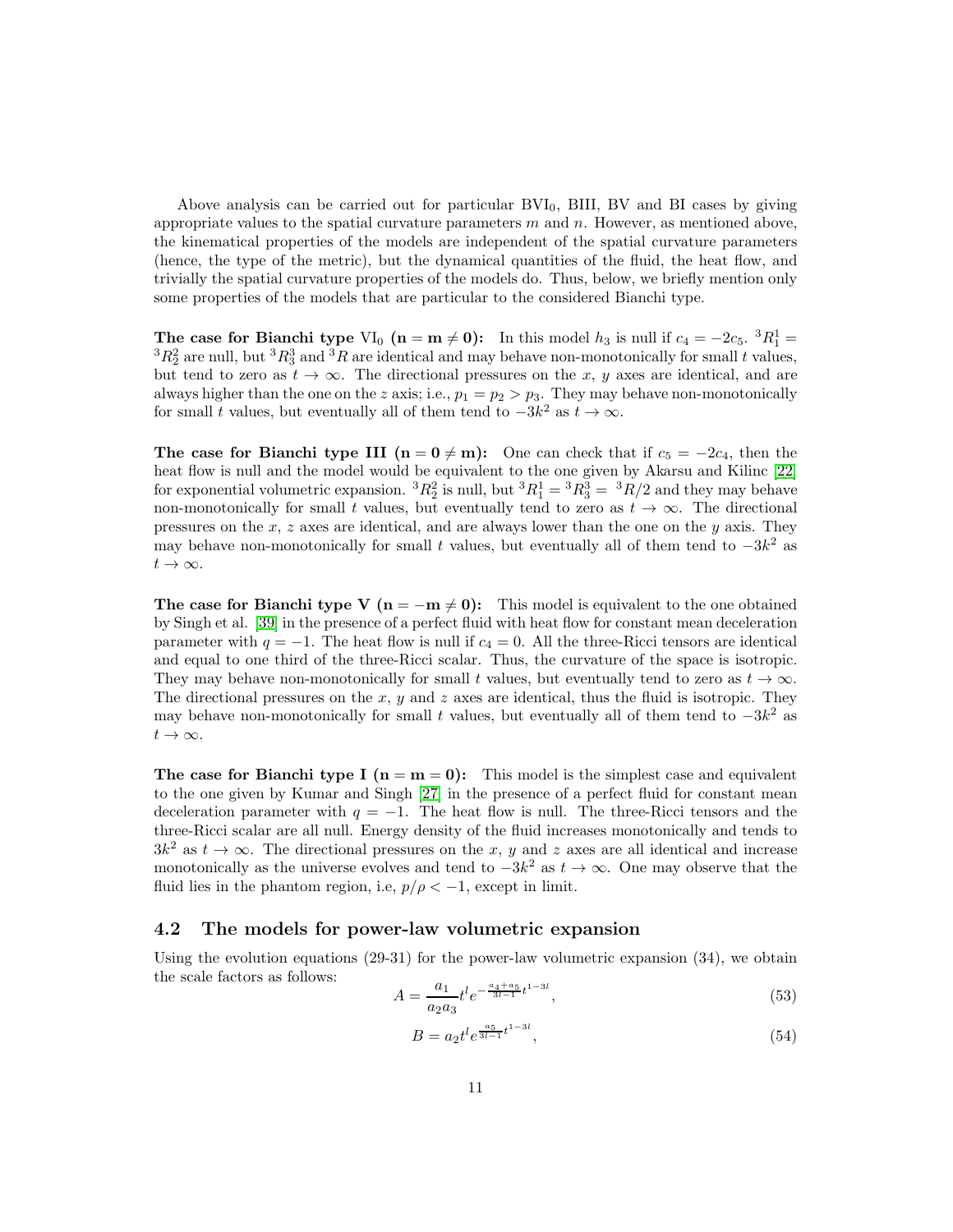$$
C = a_3 t^l e^{\frac{a_4}{3l-1}t^{1-3l}},\tag{55}
$$

where  $a_2$  and  $a_3$  are positive constants and  $a_4$  and  $a_5$  are real constants.

The mean Hubble parameter is,

$$
H = \frac{l}{t} \tag{56}
$$

and the directional Hubble parameters on the  $x, y$  and  $z$  axes are, respectively,

$$
H_1 = \frac{l}{t} + (a_4 + a_5)t^{-3l},\tag{57}
$$

$$
H_2 = \frac{l}{t} - a_5 t^{-3l},\tag{58}
$$

$$
H_3 = \frac{l}{t} - a_4 t^{-3l}.\tag{59}
$$

Using the directional and mean Hubble parameters in  $(6)$ , the anisotropy of the expansion is obtained as follows:

$$
\Delta = \frac{2}{3} \frac{a_4^2 + a_4 a_5 + a_5^2}{l^2} t^{2 - 6l}.
$$
\n(60)

Using the scale factor on the  $z$  axis (55) in (2) and (3), the three-Ricci tensors and the three-Ricci scalar are obtained as follows:

$$
{}^{3}R_{1}^{1} = \frac{m^{2} - mn}{a_{3}^{2}} t^{-2l} e^{-\frac{2a_{4}}{3l-1}t^{1-3l}}, \tag{61}
$$

$$
{}^{3}R_{2}^{2} = \frac{n^{2} - mn}{a_{3}^{2}} t^{-2l} e^{-\frac{2a_{4}}{3l-1}t^{1-3l}},
$$
\n(62)

$$
{}^{3}R_{3}^{3} = \frac{m^{2} + n^{2}}{a_{3}^{2}} t^{-2l} e^{-\frac{2a_{4}}{3l-1}t^{1-3l}}
$$
\n(63)

and

$$
{}^{3}R = \frac{2m^{2} - 2mn + 2n^{2}}{a_{3}^{2}}t^{-2l}e^{-\frac{2a_{4}}{3l-1}t^{1-3l}}.
$$
\n(64)

Using the scale factors  $(53)-(55)$  in the constraint equation  $(28)$ , the energy density of the fluid is obtained as follows:

$$
\rho = \frac{3l^2}{t^2} - (a_4{}^2 + a_4 a_5 + a_5{}^2)t^{-6l} - \frac{m^2 - mn + n^2}{a_3{}^2}t^{-2l}e^{-\frac{2a_4}{3l-1}t^{1-3l}}.\tag{65}
$$

The deviation-free pressure can be obtained by using (54) and (55) in (29);

$$
p = \frac{-3l^2 + 2l}{t^2} - (a_4^2 + a_4c_5 + a_5^2)t^{-6l}.\tag{66}
$$

Using  $(55)$  and  $(66)$  in  $(26)$ , the pressure of the fluid on the x, y and z axes are obtained as follows:

$$
p_1 = \frac{-3l^2 + 2l}{t^2} - (a_4^2 + a_4c_5 + a_5^2)t^{-6l} + \frac{n^2}{a_3^2}t^{-2l}e^{-\frac{2a_4}{3l-1}t^{1-3l}},\tag{67}
$$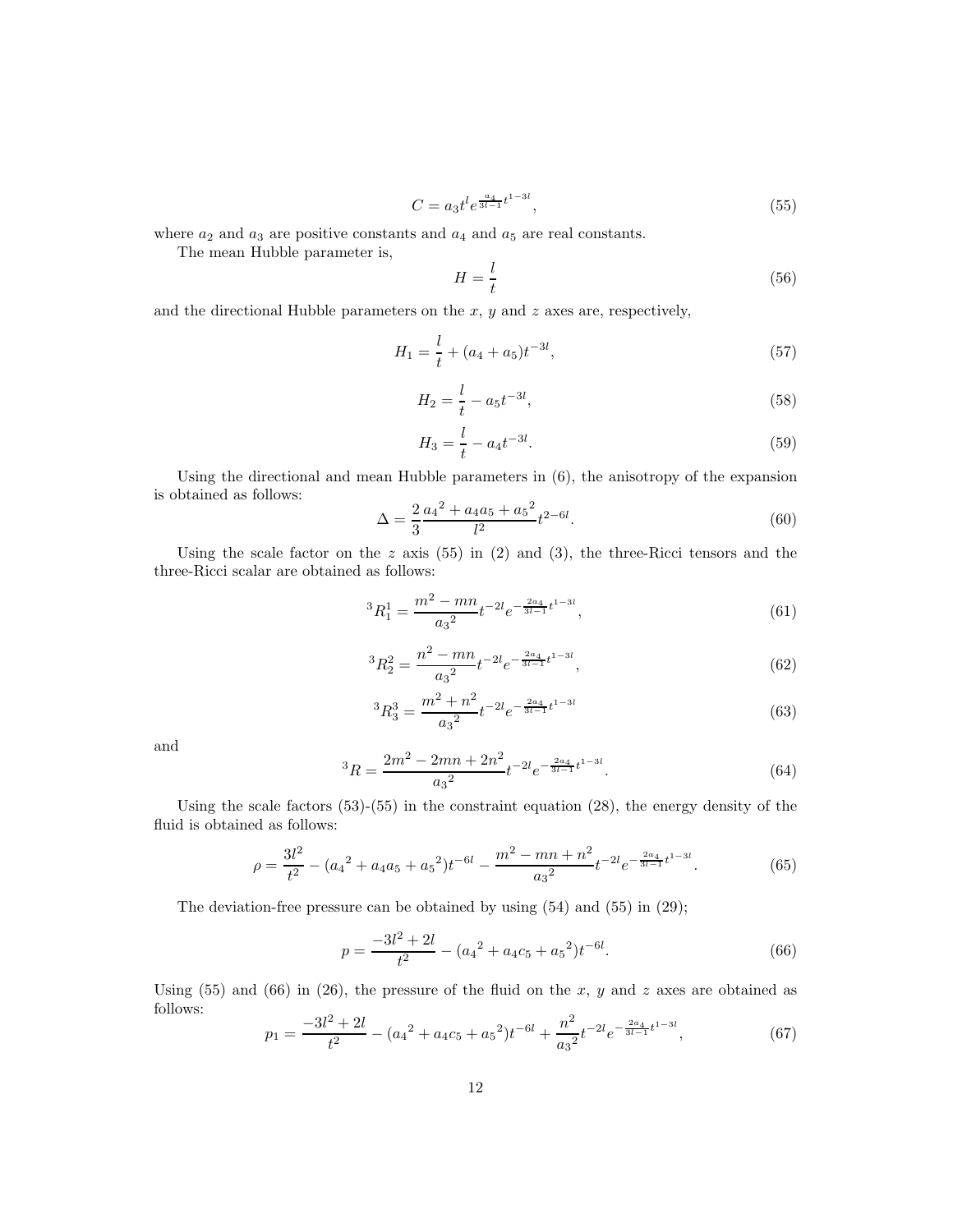$$
p_2 = \frac{-3l^2 + 2l}{t^2} - (a_4^2 + a_4c_5 + a_5^2)t^{-6l} + \frac{m^2}{a_3^2}t^{-2l}e^{-\frac{2a_4}{3l-1}t^{1-3l}},\tag{68}
$$

$$
p_3 = \frac{-3l^2 + 2l}{t^2} - (a_4^2 + a_4c_5 + a_5^2)t^{-6l} - \frac{mn}{a_3^2}t^{-2l}e^{-\frac{2a_4}{3l-1}t^{1-3l}}.\tag{69}
$$

Finally, using the scale factors in (32), we obtain the heat flow as follows:

$$
h_3 = n(a_4 - a_5)t^{-3l} - m(2a_4 + a_5)t^{-3l}
$$
\n(70)

The initial time of the universe is  $t = 0$ , it starts with zero volume and expands indefinitely for all values of l. However, because the expansion anisotropy and the three-Ricci scalar contribute the energy density of the fluid negatively, we need to examine (65) to figure out which values of l are convenient for which times of the universe by applying the condition  $\rho > 0$ . Accordingly, if  $a_4 = a_5 = 0$ ; the models for  $l < 1$  may represent the relatively earlier times of the universe, the models for  $l > 1$  may represent the relatively later times of the universe and the model for  $l = 1$ may represent the entire history of the universe provided that  $3a_3^2 > m^2 - mn + n^2$ . Similarly, if  $a_4^2 + a_4 a_5 + a_5^2 \neq 0$ ; the models for  $0 < l \leq 1/3$  may represent the relatively earlier times of the universe,  $1/3 < l < 1$  may represent the intermediate times of the universe and  $l > 1$  may represent the relatively later times of the universe. Finally the model for  $l = 1$  may represent the relatively later times of the universe if  $3a_3^2 > m^2 - mn + n^2$ , otherwise the intermediate times. We are particularly interested in the models that could eventually evolve to a phase where they are indistinguishably close to a flat and isotropic spatial geometry. Hence, the models for  $l > 1$ and the model for  $l = 1$  provided that  $3a_3^2 > m^2 - mn + n^2$  are of our interest, since these are the only models that can represent the late universe and can expand indefinitely without violating the positiveness condition on the energy density of the fluid. One can observe that for these models, expansion anisotropy is null throughout the history of the universe if  $a_4 = a_5 = 0$ and otherwise, it is larger for small  $t$  values but decreases as  $t$  increases and tends to zero as  $t \to \infty$ . Besides,  $h_3/\rho \to 0$  tends to zero as  $t \to \infty$ . This analysis shows that the models for  $l > 1$  and the model for  $l = 1$  provided that  $3a_3^2 > m^2 - mn + n^2$  approaches isotropy. All the three-Ricci tensors and the three-Ricci scalar behave parallel to each other and may behave non-monotonically for small t values but all eventually tend to zero as  $t \to \infty$ . Accordingly, the universes that exhibit accelerating power-law volumetric expansion  $(l > 1)$  and the universe that exhibits constant-rate volumetric expansion  $(l = 1,$  provided that  $3a_3^2 > m^2 - mn + n^2$ , eventually evolve to a phase where they are indistinguishably close to a flat and isotropic spatial geometry independent of the three-curvature parameters  $m$  and  $n$ .

For  $l > 1$ , the energy density of the fluid may behave non-monotonically for relatively small t values, but  $\rho \cong 3l^2/t^2$  for large t values. The directional pressures may behave differently and non-monotonically for small t values, but  $p_1 \cong p_2 \cong p_3 \cong (-3l^2 + 2l)/t^2$  for large t values. Thus the directional EoS parameters are as follows  $w_1 \cong w_2 \cong w_3 \cong -1 + \frac{2}{3l}$  for large t values. Accordingly, in the late universe, independently of the spatial curvature parameters, the fluid isotropizes and evolves to an isotropic fluid with an EoS parameter that lies between −1 and  $-\frac{1}{3}$  according to the value of  $l > 1$ .

 $3 \text{ according to the value of } t > 1.$ <br>For  $l = 1$  under the condition  $3a_3^2 > m^2 - mn + n^2$ , the energy density of the fluid may behave non-monotonically for small t values, but  $\rho \approx \frac{3a_3^2 - m^2 + mn - n^2}{a_2^2 t^2}$  $\frac{m^2+mn-n^2}{a_3^2t^2}$  for large t values. Similarly, the directional pressures may behave differently and non-monotonically for small t values, but  $p_1 \cong \frac{-1+n^2/a_3^2}{t^2}$  $\frac{n^2/a_3^2}{t^2}$ ,  $p_2 \cong \frac{-1+m^2/a_3^2}{t^2}$  $\frac{n^2/a_3^2}{t^2}$  and  $p_3 \cong \frac{-1 - mn/a_3^2}{t^2}$  $\frac{nn/a_3}{t^2}$  for large t values. Thus the directional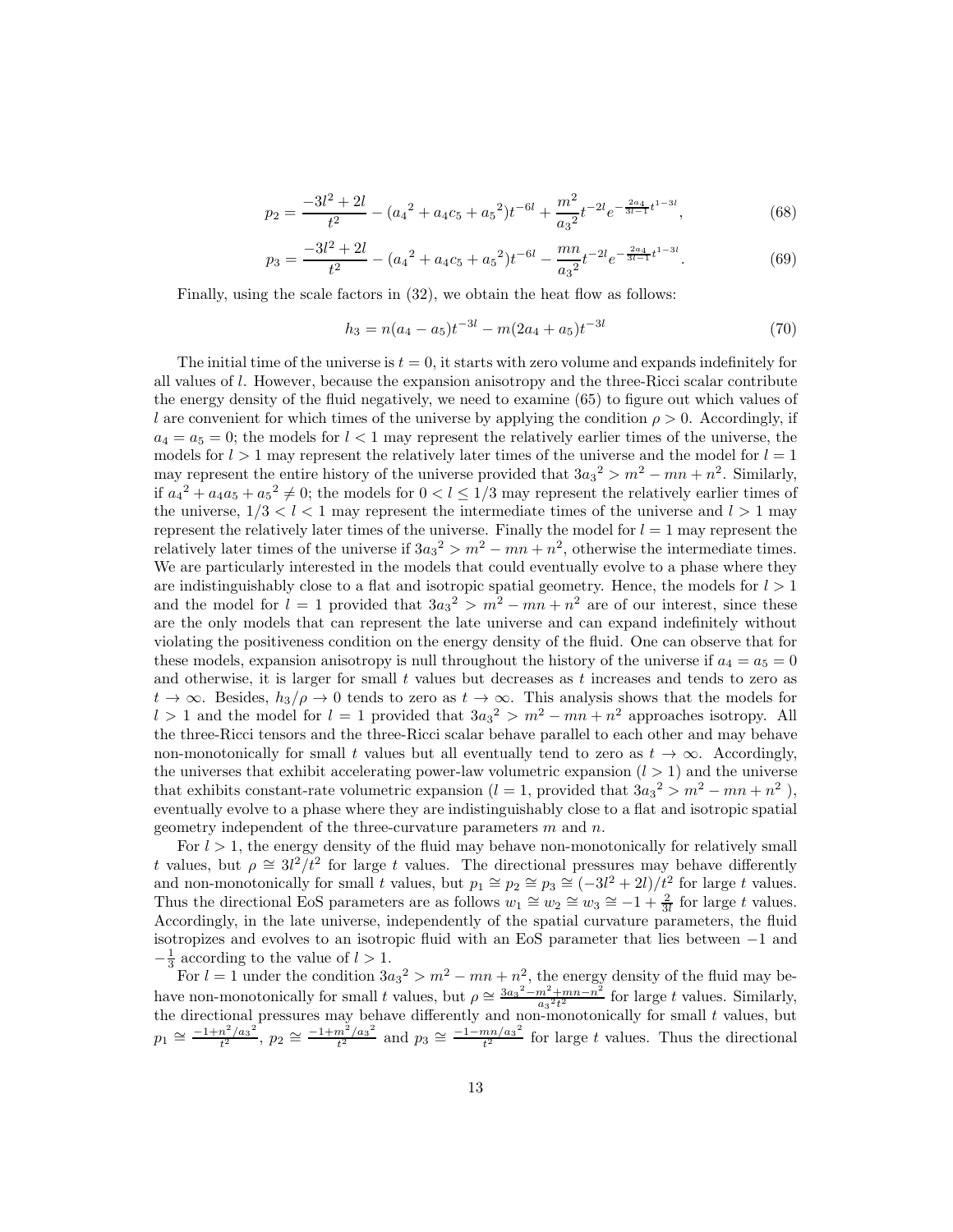EoS parameters, for large t values, are as follows:  $w_1 \approx -\frac{1}{3u} + \frac{n^2}{3ua}$  $\frac{n^2}{3u a_3^2}$ ,  $w_2 \cong -\frac{1}{3u} + \frac{m^2}{3u a_3^2}$  and  $w_3 \approx -\frac{1}{3u} - \frac{mn}{3ua_3^2}$ , where  $u = 1 - (m^2 - mn + n^2)/3a_3^2$ . Thus, the fluid does not isotropize even in the very late universe for  $l = 1$ . However, if  $a_3 \gg m$  and  $a_3 \gg n$  simultaneously, then  $w_1 \cong w_2 \cong w_3 \cong -\frac{1}{3}$ . Hence, also in this model, the fluid may appear to be isotropic.

Note that, while the late time dynamics of the fluid do not exhibit dependence to the spatial curvature parameters in case of  $l > 1$ , they do in case of  $l = 1$ . Thus below, while consdering reduced types, we shall only mention  $l = 1$  cases for the late time behaviors of the EoS parameters.

The case for Bianchi type VI<sub>0</sub> (n = m  $\neq$  0): In this model, heat flow is null if  $a_4 = -2a_5$ .  ${}^{3}R_{1}^{1}$  and  ${}^{3}R_{2}^{2}$  are null, but  ${}^{3}R_{3}^{3}$  and the three-Ricci scalar are identical and may behave nonmonotonically for small t values, but eventually tend to zero as  $t \to \infty$ . The directional pressures on the x, y axes are identical, and are always higher than the one on the z axis; i.e.,  $p_1 = p_2 > p_3$ , both for  $l > 1$  and  $l = 1$ .

The model for  $l = 1$  evolves to a phase where it is indistinguishably close to a flat and isotropic spatial geometry provided that  $3a_3^2 > m^2$ . The energy density of the fluid may behave non-monotonically for small t values, but  $\rho \cong \frac{3a_3^2 - m^2}{a_3^2 t^2}$  for relatively large t values. Similarly, the directional pressures may behave differently and non-monotonically for small  $t$ values, but  $p_1 = p_2 \cong \frac{-1 + m^2/a_3^2}{t^2}$  $\frac{n^2/a_3^2}{t^2}$  and  $p_3 \cong \frac{-1-m^2/a_3^2}{t^2}$  $\frac{n}{t^2}$  for large t values. Thus the directional parameters, for large t values, are as follows:  $w_1 = w_2 \approx -\frac{1}{3u} + \frac{m^2}{3u a_3^2}$  and  $w_3 \approx -\frac{1}{3u} - \frac{m^2}{3u a_3^2}$ , where  $u = 1 - m^2/3a_3^2$ . Thus, the fluid does not isotropize even in the very late universe. However, if  $a_3 \gg m$  then the analysis for the general solution is valid once more.

The case for Bianchi type III (n =  $0 \neq m$ ): One can check that if  $a_5 = -2a_4$ , then the heat flow is null and the model would be equivalent to the one given by Akarsu and Kilinc [\[22\]](#page-15-21) for power-law volumetric expansion.  ${}^{3}R_{2}^{2}$  is null, but  ${}^{3}R_{1}^{1} = {}^{3}R_{3}^{3} = {}^{3}R/2$  and they may behave non-monotonically for small t values, but eventually tend to zero as  $t \to \infty$ . The directional pressures on the  $x$ ,  $z$  axes are identical, and are always lower than the one on the  $y$  axis;  $p_1 = p_3 < p_2$  for both  $l > 1$  and  $l = 1$ .

The model for  $l = 1$  evolves to a phase where it is indistinguishably close to a flat and isotropic spatial geometry provided that  $3a_3^2 > m^2$ . The energy density of the fluid may behave non-monotonically for small t values, but  $\rho \cong \frac{3a_3^2 - m^2}{a_3^2 t^2}$  for large t values. Similarly, the directional pressures may behave differently and non-monotonically for small  $t$  values, but  $p_1 = p_3 \cong \frac{-1 + n^2/a_3^2}{t^2}$  $\frac{n^2/a_3{}^2}{t^2}$  and  $p_2 \cong \frac{-1+m^2/a_3{}^2}{t^2}$  $\frac{n}{t^2}$  for large t values. Thus the directional parameters, for large t values, are as follows:  $w_1 = w_3 \approx -\frac{1}{3u} + \frac{n^2}{3u a_3}$  $\frac{n^2}{3u a_3^2}$  and  $w_2 \approx -\frac{1}{3u} + \frac{m^2}{3u a_3^2}$ , where  $u = 1 - m^2/3a_3^2$ . Thus, the fluid does not isotropize even in the very late universe. However, if  $a_3 \gg m$  then the preceding analysis is valid once more.

The case for Bianchi type V ( $n = -m \neq 0$ ): This model is equivalent to the one obtained by Singh et al. [\[39\]](#page-16-12) in the presence of a perfect fluid with heat flow for constant mean deceleration parameter with  $q > -1$ . The heat flow is null if  $a_4 = 0$ . All the three-Ricci tensors are identical and equal to one third of the three-Ricci scalar. Thus, the curvature of the space is isotropic. They may behave non-monotonically for small t values, but eventually tend to zero as  $t \to \infty$ . The directional pressures on the  $x, y$  and  $z$  axes are identical, thus the fluid is isotropic.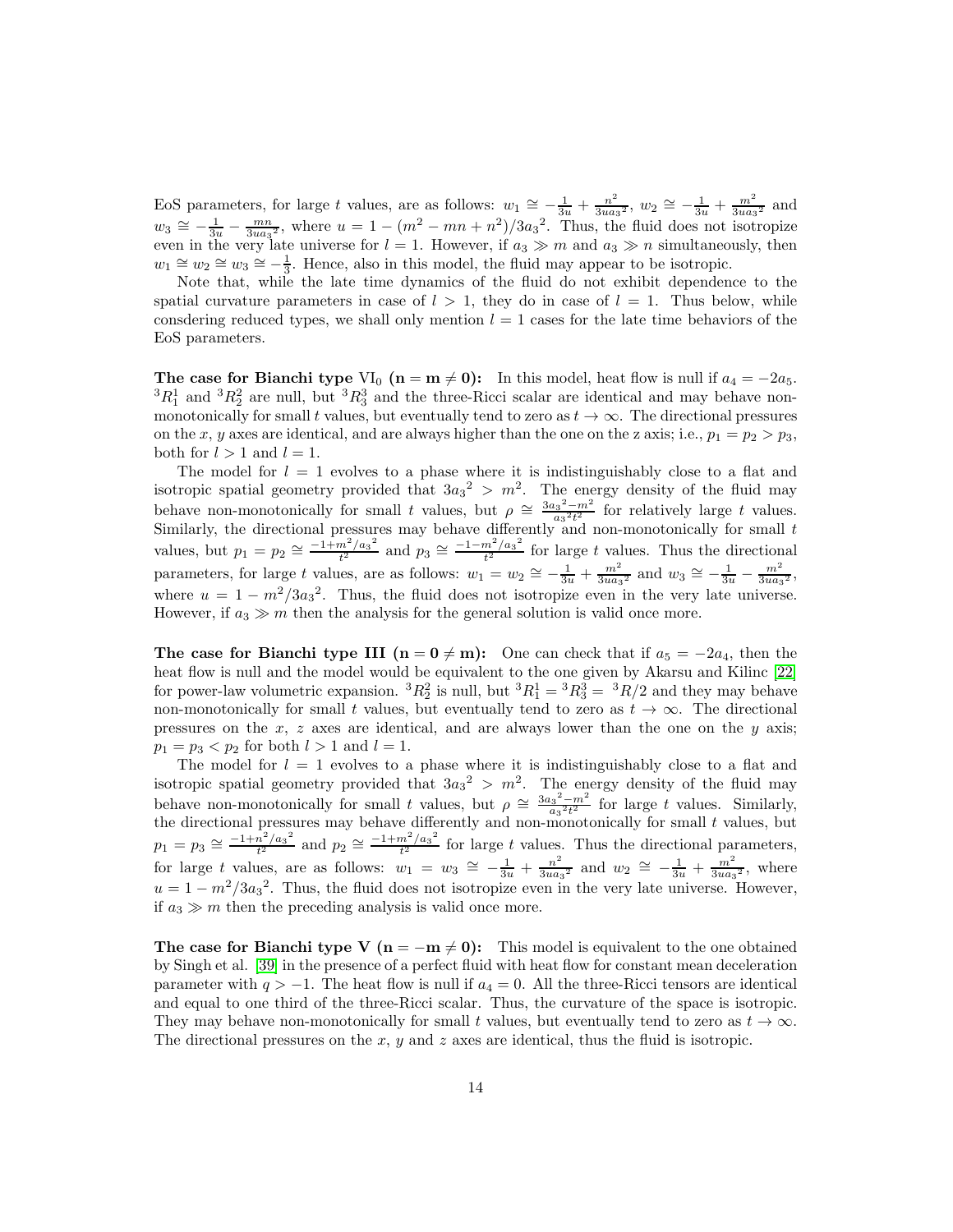For  $l = 1$  under the condition  $a_3^2 > m^2$ , the energy density of the fluid may behave nonmonotonically for small t values, but  $\rho \cong \frac{3a_3^2 - 3m^2}{a_3^2 t^2}$  for large t values. The pressure may behave non-monotonically for relatively small t values, but  $p_1 = p_2 = p_3 \cong \frac{-1+m^2/a_3^2}{t^2}$  $\frac{n}{t^2}$  for large t values. Thus the EoS parameter, for large t values, is as follows:  $w_1 = w_2 = w_3 \approx -\frac{1}{3u} + \frac{m^2}{3u a_3^2}$ , where  $u = 1 - m^2/a_3^2$ .

The case for Bianchi type I (n =  $-m \neq 0$ ): This model is the simplest case and equivalent to the one given by Kumar and Singh [\[27\]](#page-16-0) in the presence of a perfect fluid for constant mean deceleration parameter with  $q > -1$ . The heat flow is null. The three-Ricci tensors and the three-Ricci scalar are all null. The models for  $l > 1/3$  and the model for  $l = 1/3$  under the condition  $1/3 > a_4^2 + a_4 c_5 + a_5^2$  satisfy all the conditions for approaching isotropy. For  $l > 1/3$ , the energy density of the fluid may behave non-monotonically for small t values, but  $\rho \approx 2l^2/t^2$  for large t values. The pressure may behave non-monotonically for small t values, but  $p_1 = p_2 = p_3 \cong (-3l^2 + 2l)/t^2$  for large t values. Thus the EoS parameter, for large t values, is as follows:  $w_1 = w_2 = w_3 \approx -1 + \frac{2}{3l}$ . According to this, the fluid evolves to a fluid with an EoS parameter that lies between  $-1$  and  $-\frac{1}{3}$  according to the value of  $l > 1/3$ . For  $l = 1/3$  under the condition  $1/3 > a_4^2 + a_4c_5 + a_5^2$ , the energy density and the pressure of the fluid decreases monotonically. Thus the EoS parameter, for large t values, is as follows:  $w_1 = w_2 = w_3 \approx 1$ .

# 5 Conclusion

We consider the Bianchi type VI spacetime, which can be reduced to Bianchi types  $VI_0$ , V, III and I. We derive an energy-momentum tensor under the assumption that the fluid is coupled with the spatial curvature in a way so as to cancel out the terms arise due to the spatial curvature in the evolution equations. This assumption results in an anisotropic pressure in the energymomentum tensor when the spatial curvature is anisotropic and isotropic pressure when the spatial curvature is isotropic. The energy-momentum tensor we derived secures the evolution of the space, strictly speaking the kinematical properties of the universe, to be independent of the spatial curvature properties. We obtain the exact models for the universes that are expanding indefinitely with constant deceleration parameter. In the presence of the fluid we derived the following: all the models that exhibit accelerating volumetric expansion and the model that exhibits constant-rate volumetric expansion for a particular case, eventually evolve to a phase where they are indistinguishably close to a flat and isotropic spatial geometry independent of whether the fluid is isotropic or anisotropic and the universe possesses isotropic spatial curvature or not. According to this, even if the observed universe is almost isotropic, this does not necessarily imply the isotropy of the fluid affecting the expansion of the universe within the context of general relativity. In particular, we cannot rule out the possible anisotropic character of the inflaton field and dark energy, whose physical natures are not yet understood well.

#### Acknowledgments

This research was carried out at the Department of Astronomy and Space Sciences, Ege University.  $\ddot{O}$ . Akarsu appreciates the support he received from the Scientific and Technological Research Council of Turkey  $(TÜBITAK)$  while this research was being carried out.  $\ddot{O}$ . Akarsu acknowledges the support he is presently receiving from the Turkish Academy of Sciences (TUBA).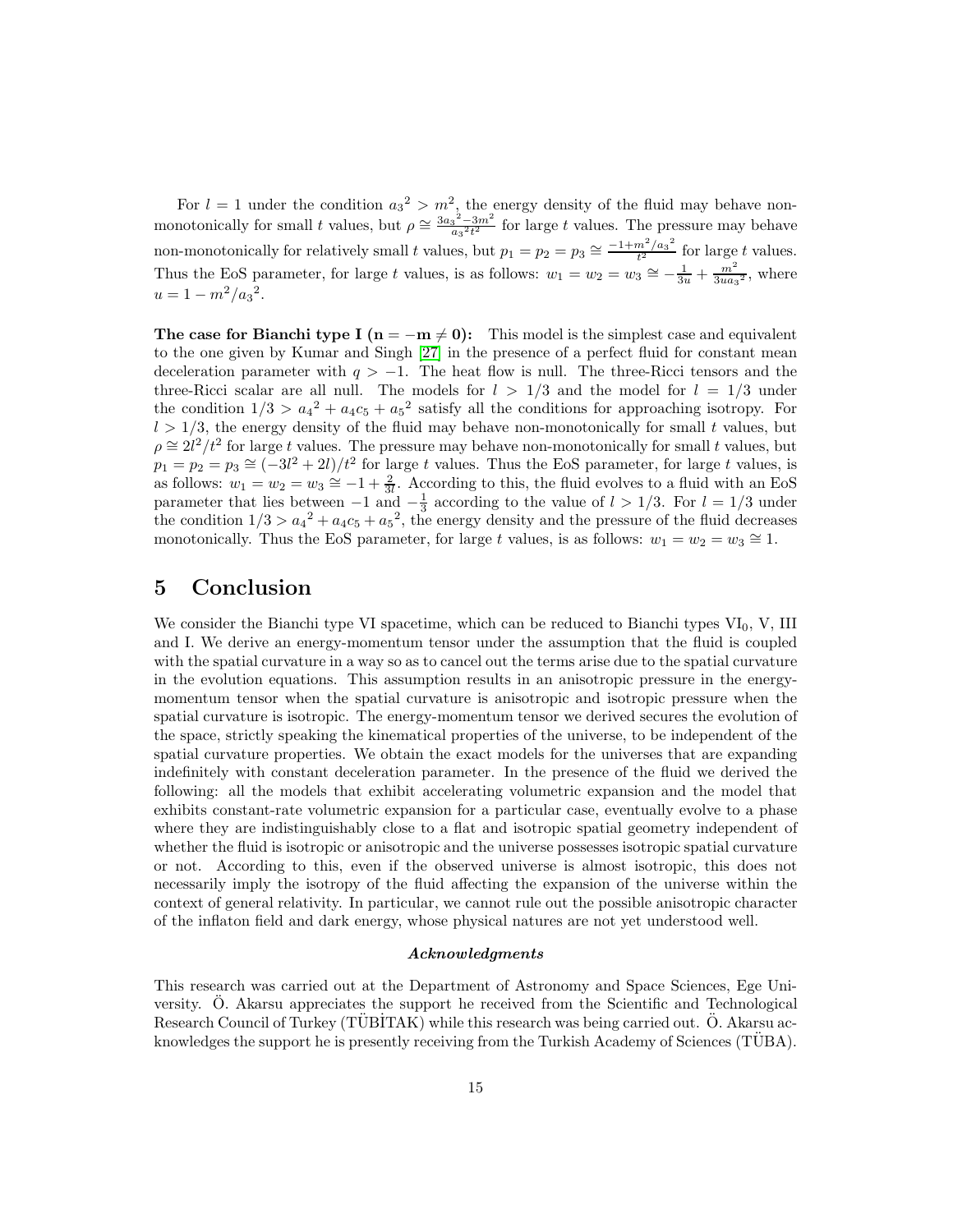# <span id="page-15-0"></span>References

- <span id="page-15-1"></span>[1] Ellis, G.F.R.: Gen. Relativ. Gravit. 38, 1003-1015 (2006)
- <span id="page-15-2"></span>[2] Ellis, G.F.R.: Cosmological Models. In: Bonometto, S. et al. (eds.) Modern Cosmology, pp. 108-158. Institute of Physics Publishing, Bristol and Philadelphia (2002)
- <span id="page-15-3"></span>[3] Komatsu, E., et al. (WMAP Collaboration): Astrophys. J. Suppl. 192, 18 (2011)
- <span id="page-15-4"></span>[4] E. Komatsu, et al. (WMAP Collaboration): Astrophys. J. Suppl. Ser. 180, 330-376 (2009)
- <span id="page-15-5"></span>[5] D.N. Spergel, et al. (WMAP Collaboration): Astrophys. J. Suppl. Ser. 170, 377-408 (2007)
- <span id="page-15-6"></span>[6] H.V. Peiris, et al. (WMAP Collaboration): Astrophys. J. Suppl. Ser. 148, 213-231 (2003)
- <span id="page-15-7"></span>[7] Bennett C.L., et al. (WMAP Collaboration): Astrophys. J. Suppl. Ser. 148, 1-27 (2003)
- <span id="page-15-8"></span>[8] de Oliveira-Costa, A., et al.: Phys. Rev. D 69, 063516 (2004)
- <span id="page-15-9"></span>[9] Schwarz, D.J., et al.: Phys. Rev. Lett. 93, 221301 (2004)
- <span id="page-15-10"></span>[10] Cruz, M., et al.: Astrophys. J. **655**, 11-20 (2007).
- <span id="page-15-11"></span>[11] Hoftuft, J., et al.: Astrophys. J. 699, 985-989 (2009)
- <span id="page-15-12"></span>[12] Bennett, C.L., et al. (WMAP Collaboration): Astrophys. J. Suppl. 192, 17 (2011)
- <span id="page-15-13"></span>[13] Koivisto T., Mota, D.F.: Phys. Rev. D 73, 083502 (2006)
- <span id="page-15-14"></span>[14] Barrow, J.D.: Phys. Rev. D 55, 7451 (1997)
- <span id="page-15-15"></span>[15] Golovnev, A., et al.: J. Cosmol. Astropart. Phys. 06, 009 (2008)
- <span id="page-15-16"></span>[16] Koivisto T., Mota, D.F.: J. Cosmol. Astropart. Phys. 08, 021 (2008)
- <span id="page-15-17"></span>[17] Rodrigues, D.C.: Phys. Rev. D 77, 023534 (2008)
- <span id="page-15-18"></span>[18] Koivisto, M., Mota, D.F.: Astrophys. J., 679, 1-5 (2008)
- <span id="page-15-19"></span>[19] Koivisto, M., Mota, D.F.: J. Cosmol. Astropart. Phys. 06, 018 (2008)
- <span id="page-15-20"></span>[20] Akarsu, O., Kilinc, C.B.: Gen. Relativ. Gravit. 42, 119-140 (2010)
- <span id="page-15-21"></span>[21] Akarsu, O., Kilinc C.B.: Astrophys. Space. Sci. 326, 315-322 (2010)
- <span id="page-15-22"></span>[22] Akarsu, O., Kilinc, C.B.: Gen. Relativ. Gravit. 42, 763-775 (2010)
- <span id="page-15-23"></span>[23] Sharif, M., Zubair, M.: Astrophys. Space Sci. 330, 399-405 (2010)
- <span id="page-15-24"></span>[24] Sharif, M., Zubair, M.: Int. J. Mod. Phys. D 19, 1957 (2010)
- <span id="page-15-25"></span>[25] Yadav, A.K., Yadav, L.: Int. J. Theor. Phys. 50, 218-227 (2011)
- [26] Barrow, J.D.: Phys. Rev. D 51, 3113 (1995)